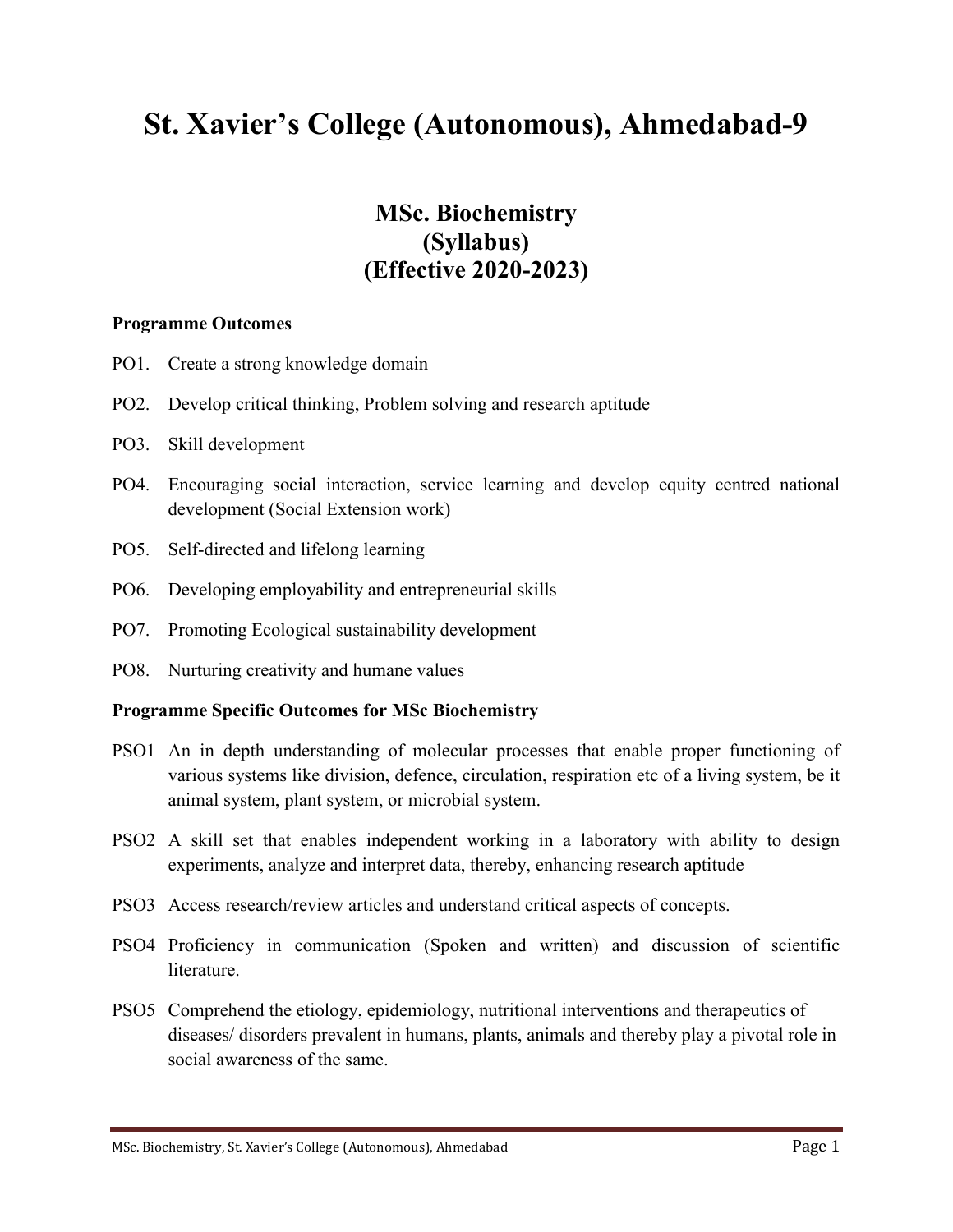

## **St. Xavier's College (Autonomous), Ahmedabad MSc. Biochemistry Semester I**

| Semester | Course           |                         | No. of hours per week |          |                | Course         |
|----------|------------------|-------------------------|-----------------------|----------|----------------|----------------|
|          |                  |                         |                       |          |                | Credit         |
| 1        |                  |                         | Lectures              | Lab      | Total          |                |
|          |                  |                         |                       | sessions |                |                |
|          | <b>PBC 1801</b>  | Proteins:<br>Structure, | $\overline{4}$        |          | $\overline{4}$ | 4              |
|          |                  | synthesis and working   |                       |          |                |                |
|          | <b>PBC 1802</b>  | Nucleic acids           | $\overline{4}$        |          | $\overline{4}$ | $\overline{4}$ |
|          | <b>PBC 1803</b>  | Carbohydrates<br>And    | $\overline{4}$        |          | $\overline{4}$ | 4              |
|          |                  | Lipids                  |                       |          |                |                |
|          | <b>PBC 1804</b>  | in<br>Techniques        | $\overline{4}$        |          | $\overline{4}$ | $\overline{4}$ |
|          |                  | Biochemistry            |                       |          |                |                |
|          | <b>PBC 1805L</b> | Practical Biochemistry  |                       | 6        | 6              | $\overline{4}$ |
|          |                  | $-I$                    |                       |          |                |                |
|          | <b>PBC 1806L</b> | Practical Biochemistry  |                       | 6        | 6              | 4              |
|          |                  | $-$ II                  |                       |          |                |                |
|          |                  | <b>Total</b>            | 16                    | 12       | 28             | 24             |

*Note: An average of 15 lectures per unit and a total of 60 hours per paper.*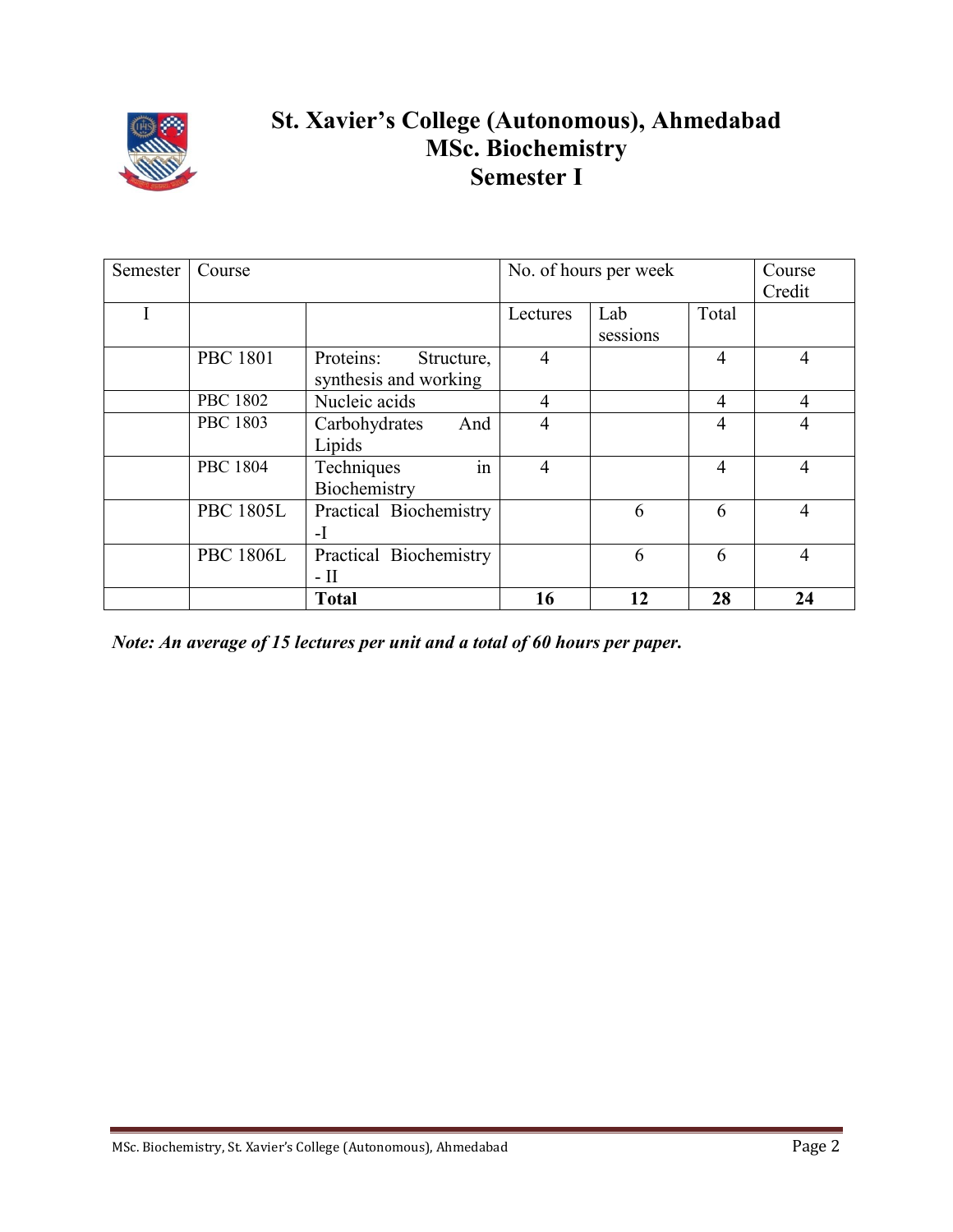**CORE Paper: Protein: Structure, Synthesis and Working Course Code: PBC1801 No. of Credits: 04 Learning Hours: 60 hrs**

#### **I. Course Outcome**

By the end of the paper, a student should be able to:

CO1: To describe the structure of protein and correlate with its functions such as like molecular motors, interaction, carriers, signalling, repair and structure

CO2: To describe the synthesis of protein, its sorting and degradation

CO3: To understand and interpret the original experiments carried out to propose structure and functioning of various proteins

CO4: Ability to interpret Ramachandran plot and explaining proteins structure using bioinformatics tool

CO5: To explain techniques used in understanding the working of the proteins

CO6: To appreciate the importance of proper folding of proteins and relate to health, agriculture, and environmental issues arising from its expression.

Thus, the knowledge from this course can help in the following:

- a. The students could pursue a career in Biochemistry as maintaining levels of these biomolecules in the body are of utmost importance.
- b. The students can carry out basic and advanced research in Biochemistry, which in turn can be of great help in the agriculture, medical and diagnostic fields.
- c. Basic knowledge of biochemistry is also required for Nutrition and Dietetics.
- d. The understanding of proteins, its study, has opened up the field of Proteomics.

#### **Unit-1: Proteins: structure and functions**

Amino acids: classifications. Naturally occurring peptides –glutathione, peptide hormones, peptide antibiotics, receptors, cyclosporin. Primary, secondary, tertiary (*motifs and domains*), and quaternary structure of proteins, Ramchandran Plot, subunit interactions, coiled coil structures*,* symmetry and functional properties-haemoglobin; Evolution of proteins. Bioinformatics as a tool to understand protein structure and function

#### **Unit-2: Protein synthesis**

Eukaryotic translation machinery, structure and assembly of the ribosome, Synthesis of proteins, Molecular Chaperones, Protein folding- role of chaperones; Protein modifications: structure – function relation.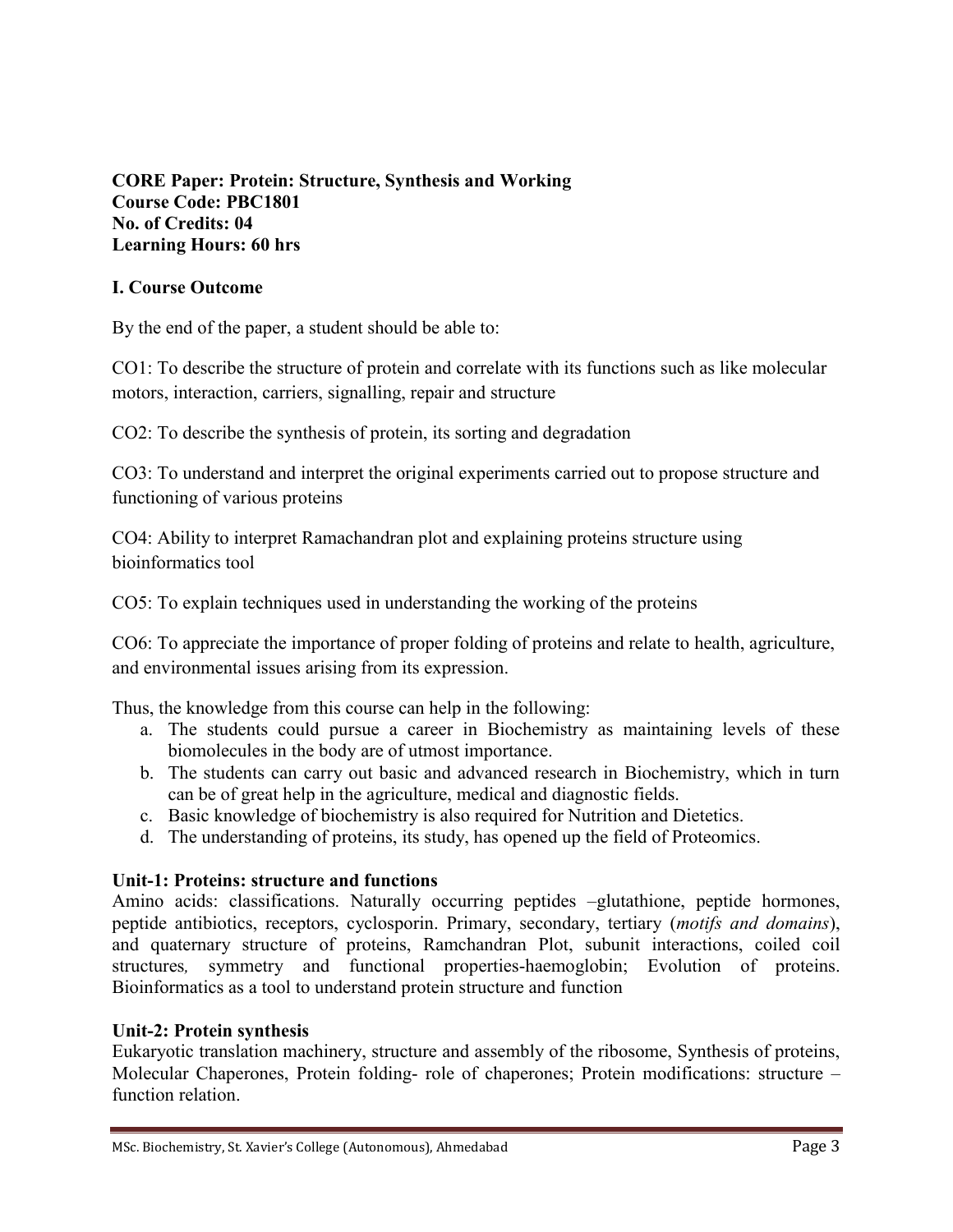#### **Unit-3: Protein sorting and degradation**

Intracellular protein sorting, movement of proteins between cellular compartments: gated, transmembrane and vesicular transport. Protein transport and translocation to nucleus, mitochondria, chloroplast, peroxisomes, endoplasmic reticular system. Protein degradation, TAG protein destruction, SUMO.

#### **Unit-4: Working of proteins**

Working of proteins: as molecular motors, as structural molecules, in cell – cell interactions and recognition, as carriers, in transmitting signals, in catalysis; in repair systems; Proteins as multi enzyme complexes; single molecular dynamism (*molecular simulation)*

#### **Suggested References**

- 1. Modern Protein Chemistry: Practical Aspects Published: September 12, 2001 by CRC Press 272 Pages Edited By: Gary C. Howard
- 2. Biochemistry. 7th edition. Berg JM, Tymoczko JL, Stryer L. New York: W H Freeman; 2014
- 3. Proteins: Structures and Molecular Properties: Thomas E. Creighton Publisher: W. H. Freeman 1992 Edition: Second Edition
- 4. Protein Engineering Protocols (Methods in Molecular Biology) Kristian Müller (Editor), Publisher: Humana Press; Softcover reprint of hardcover 1st ed. 2007 edition (November 10, 2010)
- 5. Protein Degradation Series, 4 Volume Set (v. 1) R. John Mayer (Editor), Publisher: Wiley-VCH; 1 edition (March 4, 2008)
- 6. Structural Aspects of Protein Synthesis Anders Liljas (Author) Publisher: World Scientific Pub Co Inc; 1 edition (November 2004)
- 7. Protein Targeting, Transport, and Translocation Ross Dalbey (Editor), Publisher: Academic Press; 1 edition (May 13, 2002).
- 8. How Proteins Work Mike Williamson, Publisher: Garland Science, 2012.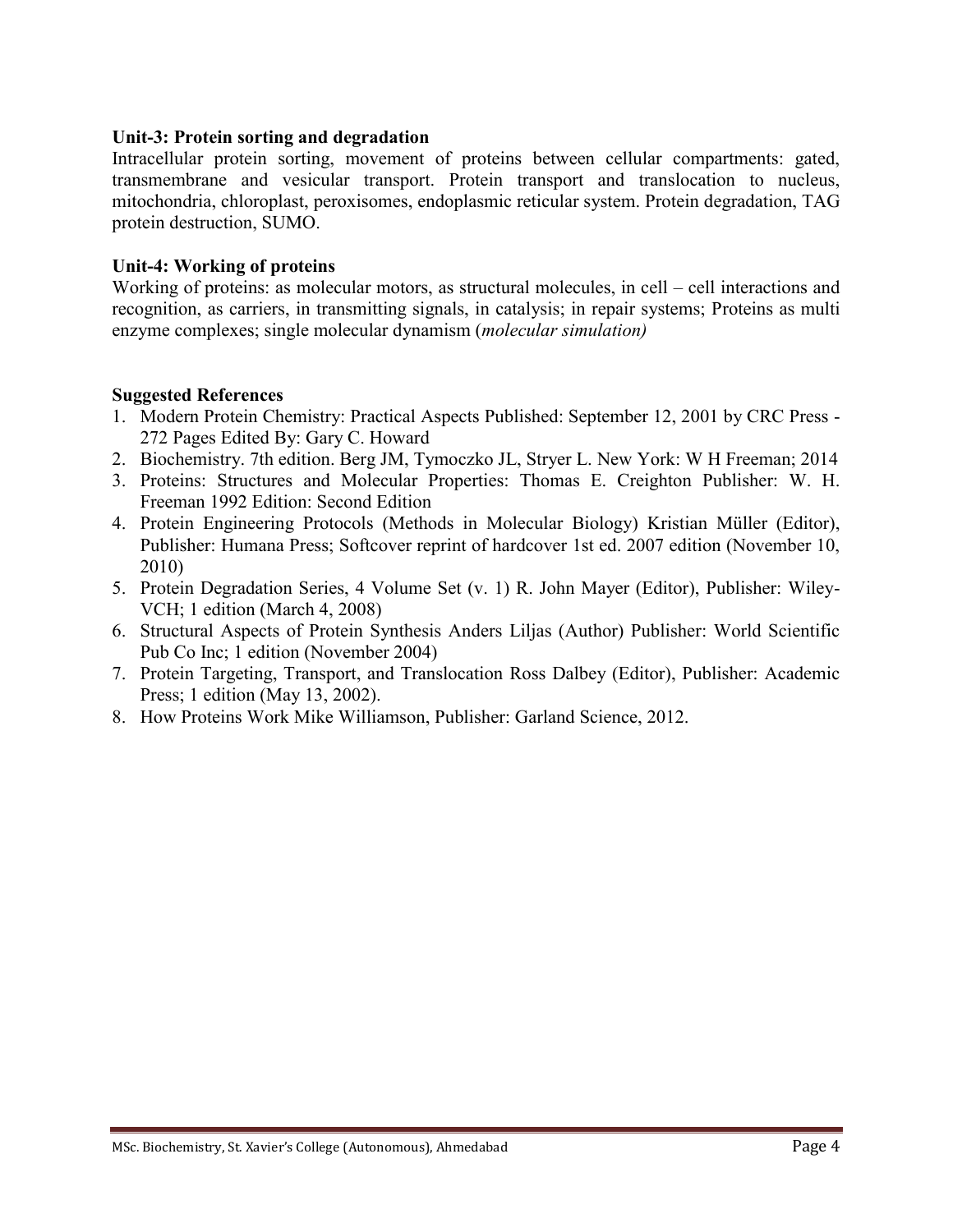### **CORE Paper: Nucleic Acids: Structure and Working Course Code: PBC1802 No. of Credits: 04 Learning Hours: 60 hrs**

#### **I. Course Outcome**

By the end of the paper, a student should be able to:

- CO 1: To explain the synthesis, breakdown of nucleic acids and role of inhibitors which has applications in medical field.
- CO 2: To demonstrate the existence of various forms of nucleic acids and its relevance and to comprehend that the modern concepts of DNA structure beyond what Watson – Crick proposed.
- CO 3: To analyze how topological changes and condensation of DNA influences gene expressions
- CO 3: To explain the concept of RNA interference and its applications in various fields
- CO 4: To describe and interpret experimental result arising from various DNA based studies
- CO 5: To apply the concepts of regulation of gene expression as a tool in research and industry
- CO 6: To assess how genetic complexity is associated with repetitive sequences and gene duplications.

#### **Unit-1: Bases of Nucleic acids**

Synthesis of purine and pyrimidine – de novo and salvage pathways. Synthesis of deoxy and oxy-ribonucleotides, various functions of Nucleotides, Nucleotide degradation- catabolism of purines and pyrimidines. Disorders in purine and pyrimidine metabolism, Inhibitors of nucleotide synthesis and their role in chemotherapy.

#### **Unit-2: Nucleic acid Basic structure**

Nucleic acids, correlating structure with functions, Hoogstein base pairing and its implications; Assembly of DNA into chromosomes, structure and function of centromeres and telomeres*,*  packing and functions, importance of topological changes, chromatin and its remodeling, DNA super coiling, DNA-protein interactions, Cp and Mt DNA

#### **Unit-3: RNA and interference**

RNA, various forms, 3D structure, secondary and tertiary structure and significance, role of metals in folding of RNA; RNA as enzymes; evolutionary tree construction, RNA interference in plants, animals, and its applications

#### **Unit-4: Working of DNA**

Gene expression and regulations, molecular mechanism of regulation, operon model, lac, trp, arabinose operons, repression and attenuation, eukaryotes - C value paradox, repetitive DNA, gene dosage and gene amplifications.

#### **References**

1. Nelson and Cox (2012) : Principles of Biochemistry (Worth Publ. Inc. USA)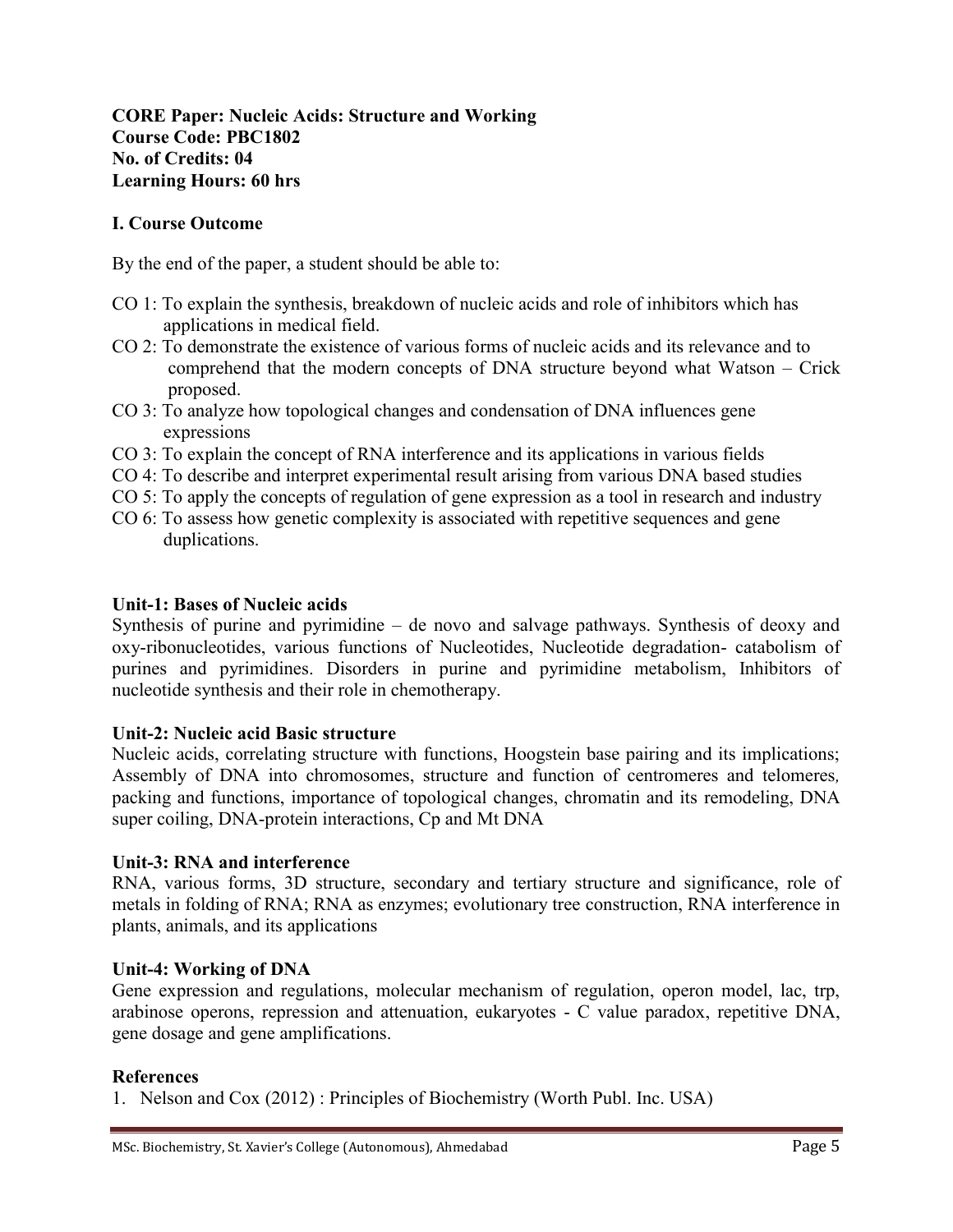- 2. Rawn, J.D. (1989) : Biochemistry (Neil Patterson Publ. North Carolina)
- 3. Biochemistry. 7th edition. Berg JM, Tymoczko JL, Stryer L. New York: W H Freeman; 2014
- 4. Voet, D. and Voet, J.G. (2012) : Biochemistry ( John Wiley & Sons Inc/, New York)
- 5. Genes IX: Benjamin Lewin (2015); Jones and Bartlett Publishers
- 6. Watson J et al, Molecular Biology of the gene, Edition 7, 2013; Benjamin Cummings
- 7. David Friefelder. Essentials of Molecular Biology. 4<sup>th</sup> Edition. Jones and Bartlett Publishers
- 8. Bruce Alberts *et.al*. Molecular Biology of the Cell. 4<sup>th</sup> Edition. Garland Science
- 9. Lodish et al. Molecular Cell Biology. 4<sup>th</sup> Edition. W. H. Freeman and Company.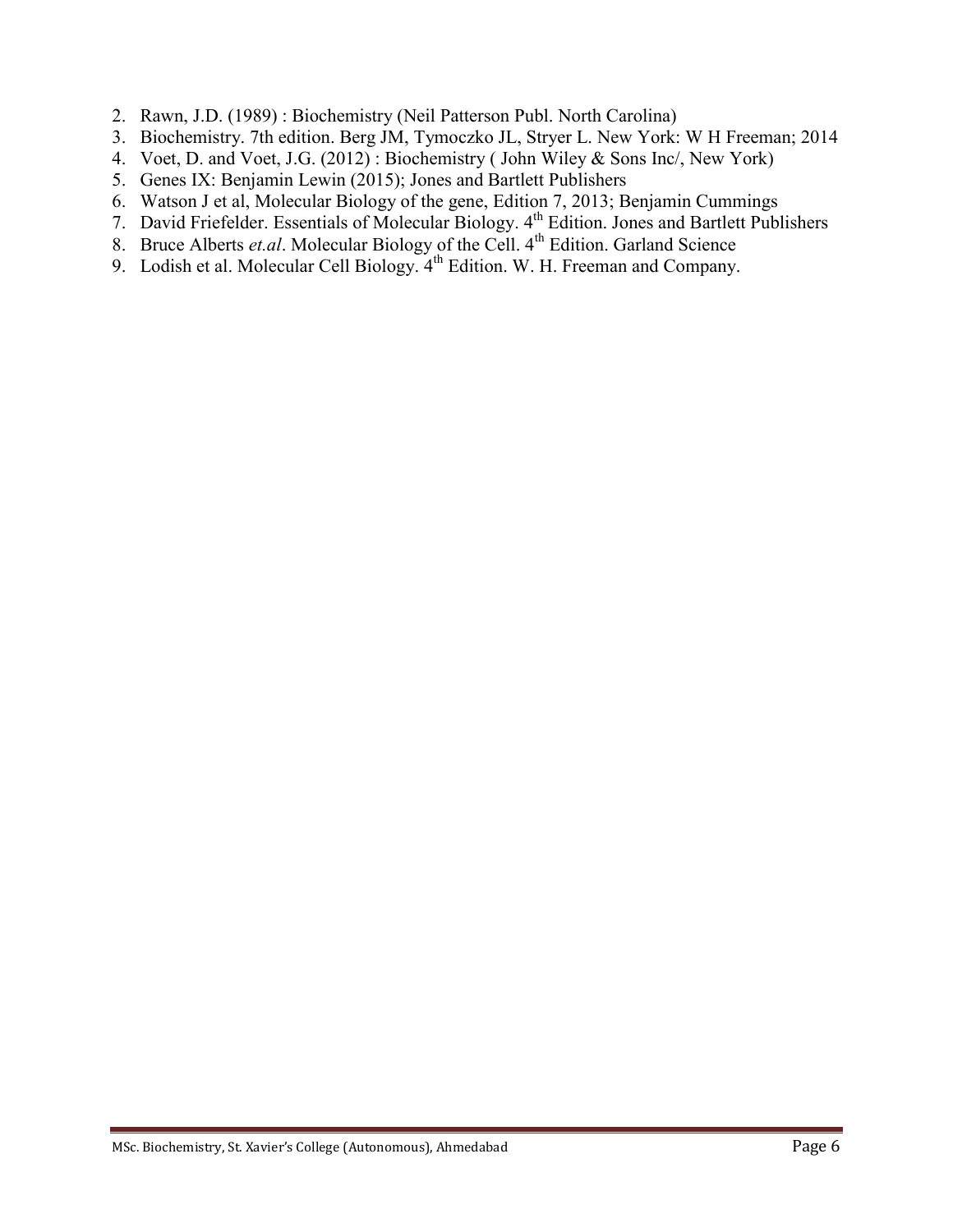## **CORE Paper: Carbohydrates and Lipids Course Code: PBC1803 No. of Credits: 04 Learning Hours: 60 hrs**

## **I. Course Outcome**

At the end of course students will be able to:

CO 1: To identify biological importance of carbohydrates and lipids

CO 2: To distinguish between anabolic and catabolic processes of carbohydrates and lipids

CO 3: Compare and contrast metabolic pathway of complex carbohydrates in different living system

CO 4: To elucidate the role of lipids in maintaining homeostasis at cellular and systemic level

CO 5: To recognize and explain the contribution of lipid biochemistry in understanding the development of certain human diseases such as Niemen-peck disease, Tay-Sachs syndrome, hypercholesterolemia etc.

Thus, the knowledge from this course can help in the following:

- a. Understanding the metabolic disorders and developing sensitivity
- b. Many of the carbohydrates, proteins and lipids discussed have commercial value and thus, find a place in Industrial Biotechnology.

## **II. Course Content**

## **Unit-1: Carbohydrates: Structure – function relation**

Structure and physiological functions of mono and oligosaccharides, Polysaccharides: starch, glycogen, cellulose, dextrin, inulin, chitosan, cellulose and hemicelluloses derivatives; Structure – function relationship and properties of heteroglycans, agar, alginic acid (seaweed polysaccharides), pectins, glycosaminoglycans (mucopolysaccharides) and glycocalyx oligosaccharides

## **Unit-2: Carbohydrate Metabolism**

Metabolism and regulation of carbohydrates, glycolysis, alternate pathways, feeder pathways, glycogen metabolism Cell surface carbohydrates, L and P Selectins, advances in glycobiology; glycans in medicine. Glycomics

## **Unit-3: Lipid Metabolism**

Utilization of fatty acids for energy production, alpha, beta and gamma oxidation of fatty acids. Integration and control of animal acylglycerol metabolism. Biosynthesis of fatty acids, Fatty acid desaturase and elongase. Biosynthesis of eicosanoids and its biological importance, prostaglandins, prostacyclins, thromboxanes. Formation of ketone bodies.

## **Unit 4: Compound and derived Lipid Metabolism**

Biosynthesis of phospholipids and their biological functions, Biosynthesis of cholesterol, its regulation and excretion, surfactants, Lipoprotein metabolism; bile acids. Waxes: structure, different types, synthesis and functions (egs. microbial waxes, plant waxes, insect waxes and mammalian waxes).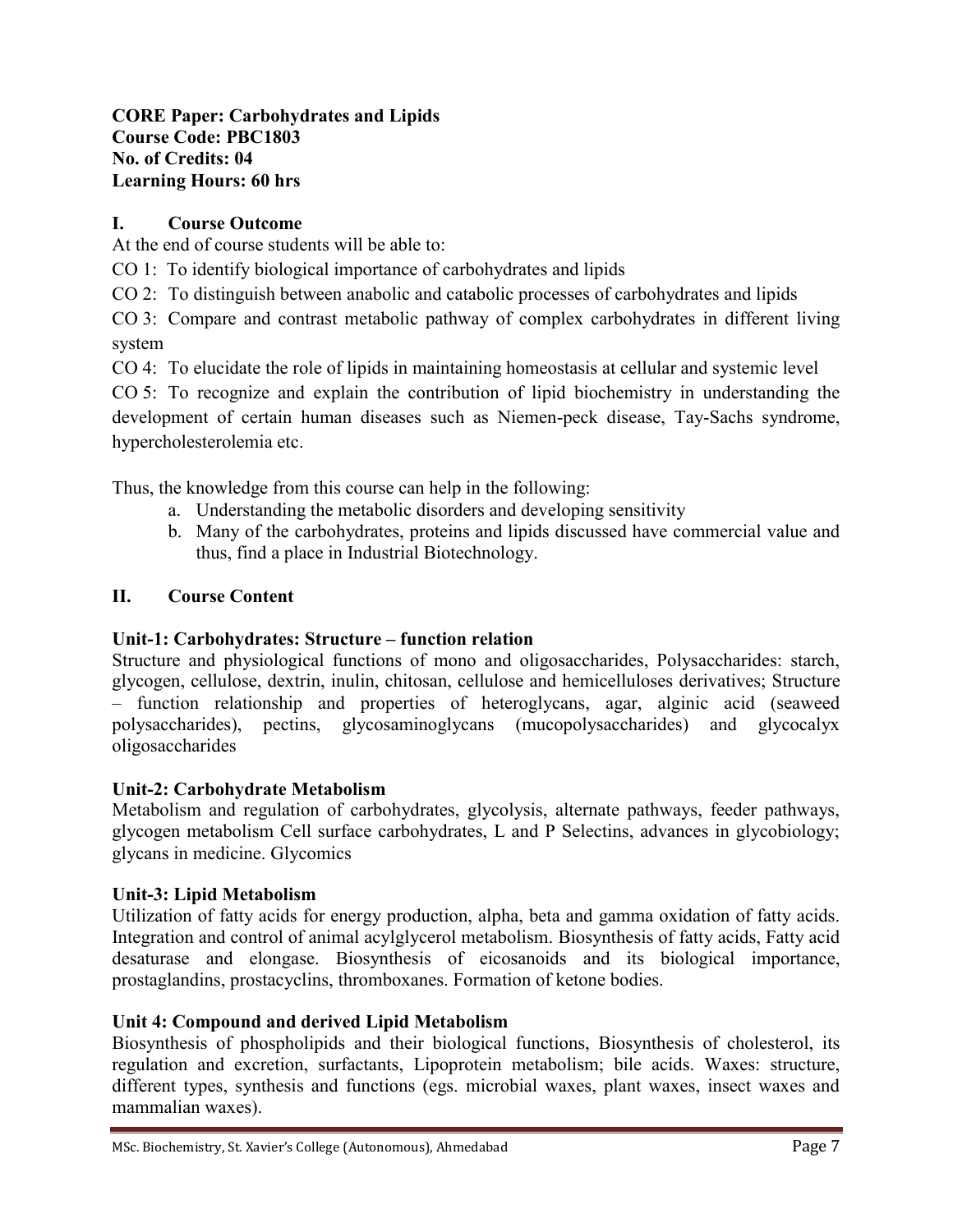## **Reference**

- 1. Bohinski, R.C.(1987): Modern concepts in Biochemistry (Allyn & Bascon Inc. Boston)
- 2. Caret et al.(2013): Inorganic, Organic and Biological Chemistry (WMC Brown Publ.USA)
- 3. Nelson and Cox (2012) : Principles of Biochemistry (Worth Publ. Inc. USA)
- 4. Montgomery, R. et al (1990): Biochemistry: A case Oriented Approach (The C.V. Mosby Co., St. Louis)
- 5. Rawn, J.D. (1989) : Biochemistry (Neil Patterson Publ. North Carolina)
- 6. Biochemistry. 7th edition. Berg JM, Tymoczko JL, Stryer L. New York: W H Freeman; 2014
- 7. Voet, D. and Voet, J.G. (2012) : Biochemistry ( John Wiley & Sons Inc/, New York)
- 8. Bhagwan N V, Medical biochemistry,  $4<sup>th</sup>$  Edition, Bartlet and Jones
- 9. Gurr, M.I. et al (2016): Lipids: Biochemistry, Biotechnology and Health, 6<sup>th</sup> Edition, Wiley-Blackwell.
- 10. Ajit Varki, et al (2017): Essentials of Glycobiology, 3rd Edition, CSH Press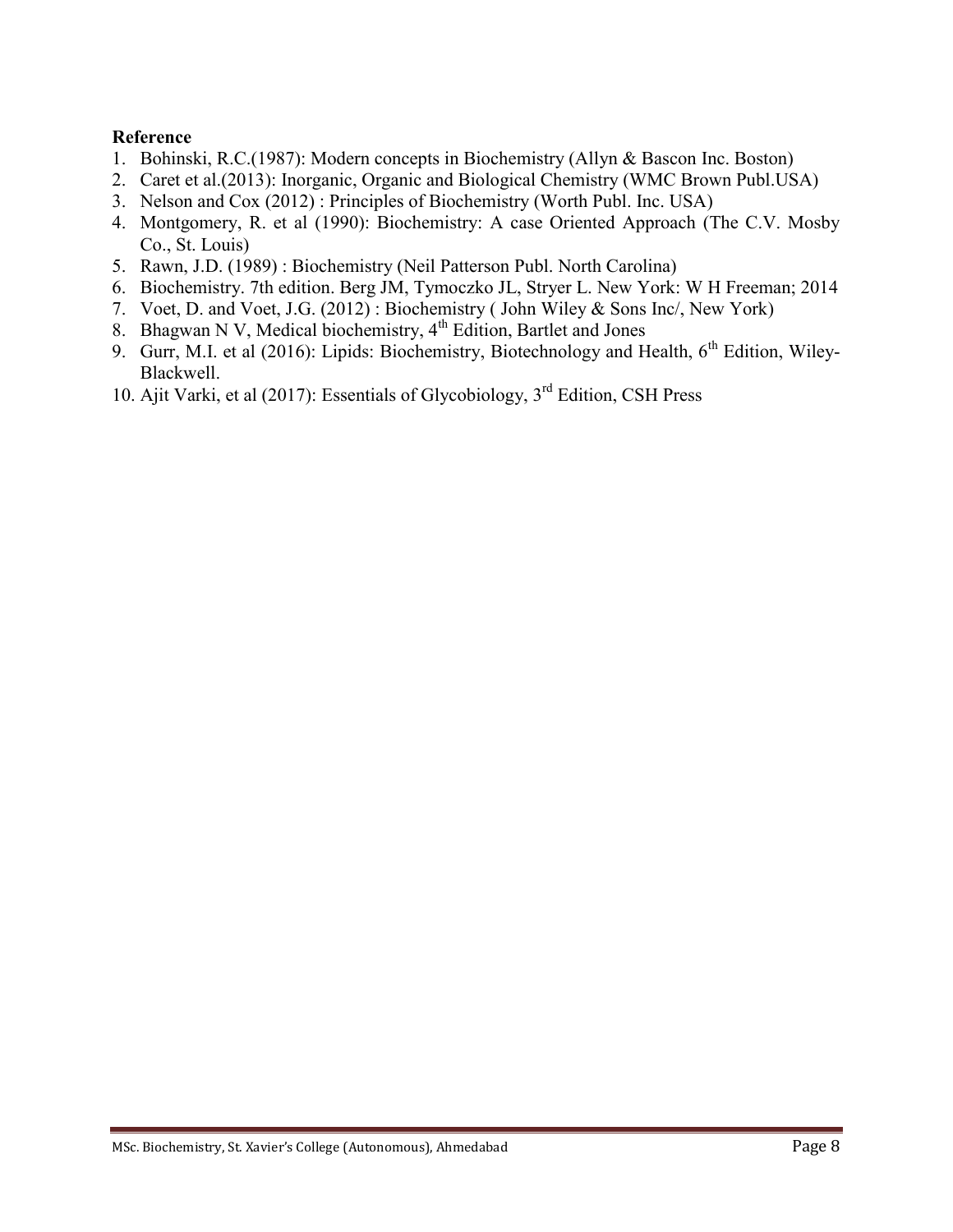## **CORE Paper: Techniques in Biochemistry Course Code: PBC 1804 No. of Credits: 04 Learning Hours: 60 hrs**

#### **I. Course Outcome**

At the end of course students will be able to.

- CO 1: To describe the various centrifugal techniques used for fractionation of cells, cell organelles and bio-molecules.
- CO 2: Apply the techniques of chromatography and electrophoresis to separate bio-molecules.
- CO 3: Explain individual components of different instruments.
- CO 4: Define the principles of various spectroscopic techniques used for characterization of biomolecules.
- CO 5: Implement the theoretical knowledge gained experimentally all the analytical techniques for characterization of bio-molecules.

Thus, the knowledge from this course can help in the following:

- a. The students could pursue a career in industries that specialize in Instrumentation specifically for Life Science Research and Analysis
- b. Avail jobs in Production, Quality Control and Research and Development divisions of Pharmaceutical and Biotech companies.
- c. Explore possibility of using these techniques in future research
- d. Start up companies supplying basic instruments like colorimeters, Electrophoresis, pH meters, etc.

## **II. Course Content**

## **Unit-1**: **Methods employed for separation: Centrifugation**

Preparative ultracentrifugation - differential centrifugation and density gradient centrifugation. Analytical centrifugation -Schlieren optical system - applications - determination of molecular mass and purity of macromolecules, characterization and molecular weight determination of macromolecules,

#### **Unit-2: Electrophoresis**

Migration of Ions in an electric field, factors affecting mobility, types of electrophoresis-Free and Zonal, General techniques of zonal electrophoresis, Specialized electrophoretic techniques-DISC, Gradient, High Voltage Electrophoresis, Isoelectric focusing, 2D electrophoresis, Immunoelectrophoresis, Pulse Field Gel Electrophoresis, Di-electrophoresis, Capillary electrophoresis.

## **Unit-3: Chromatography**

Chromatographic techniques - General principles of partition and adsorption chromatography. Thin layer, column, ion - exchange, molecular exclusion, gas - liquid and HPLC,normal phase, reverse phase, chromatofocusing, immune affinity, capillary electrochromatography.

## **Unit-4: Characterization of macromolecules: Spectrophotometric techniques**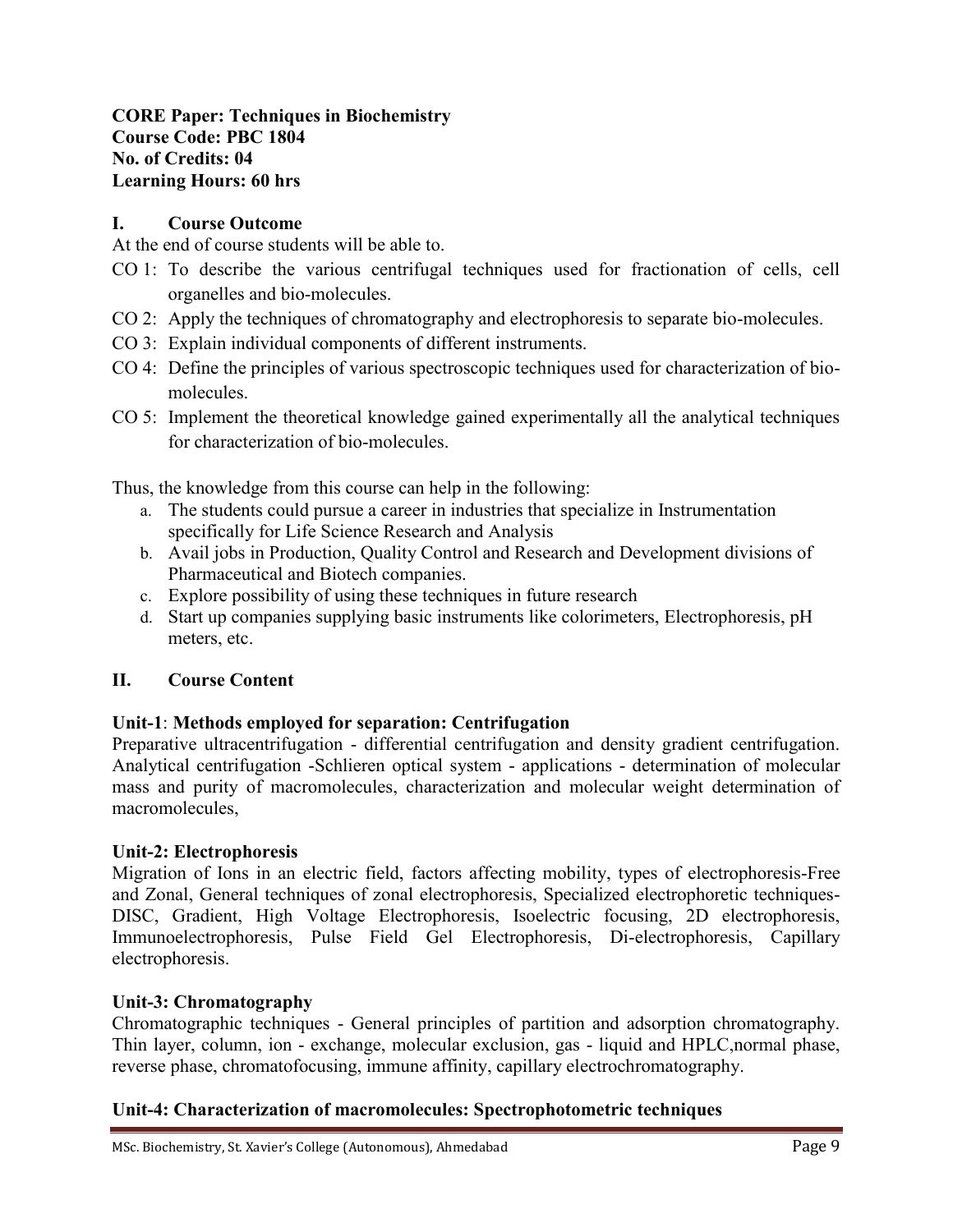UV – Visisble Spectroscopy, Infra-red (IR) Spectroscopy, Electron Spin Resonance (ESR), Nuclear Magnetic Resonance (NMR) and Fluorescence Spectrophotometry, Rayleigh and Raman Scattering, Mass spectroscopy (GC/LC – MS)

- 1. Kensl. E. van Holde, W. Curtis Johnson, P. Shing Ho., Principles of Physical Biochemistry-Pearson Prentice Hall, 2nd Edition.
- 2. G. Rhodes., Crystallography made crystal clear, 1993. Academic Press.
- 3. Wilson Keith and Walker John., Principles and Techniques of Biochemistry and Molecular Biology, 6th Edition, (2005), Cambridge University Press, New York.
- 4. R. R. Bergethon (2010) the Physical Basis of Biochemistry: The Foundations of Molecular Biophysics, 2nd Ed., Springer, and NY.
- 5. P. J. Walla (2009) Modern Biophysical Chemistry, Wiley-VCH.
- 6. D. Sheeham (2009) Physical Biochemistry 2nd Ed., Wiley-Blackwell.
- 7. J. A. Goodrich and J. F. Kugel (2006) Binding and Kinetics for Molecular Biologists. Cold Spring Harbor Press.
- 8. van Holde, K. E. (1998) Principles of Physical Biochemistry, Prentice Hall.
- 9. Freifelder, D., 1982, Physical biochemistry: applications to biochemistry and molecular biology
- 10. Galen Wood Ewing Instrumental Methods of Chemical Analysis McGraw-Hill College; Fifth edition (1985).
- 11. Robert D. Braun, Introduction to Instrumental Analysis Pharma Book Syndicate (2006)
- 12. Sambrook, Manniatis, 3rd Edition, Cold Spring Harbor.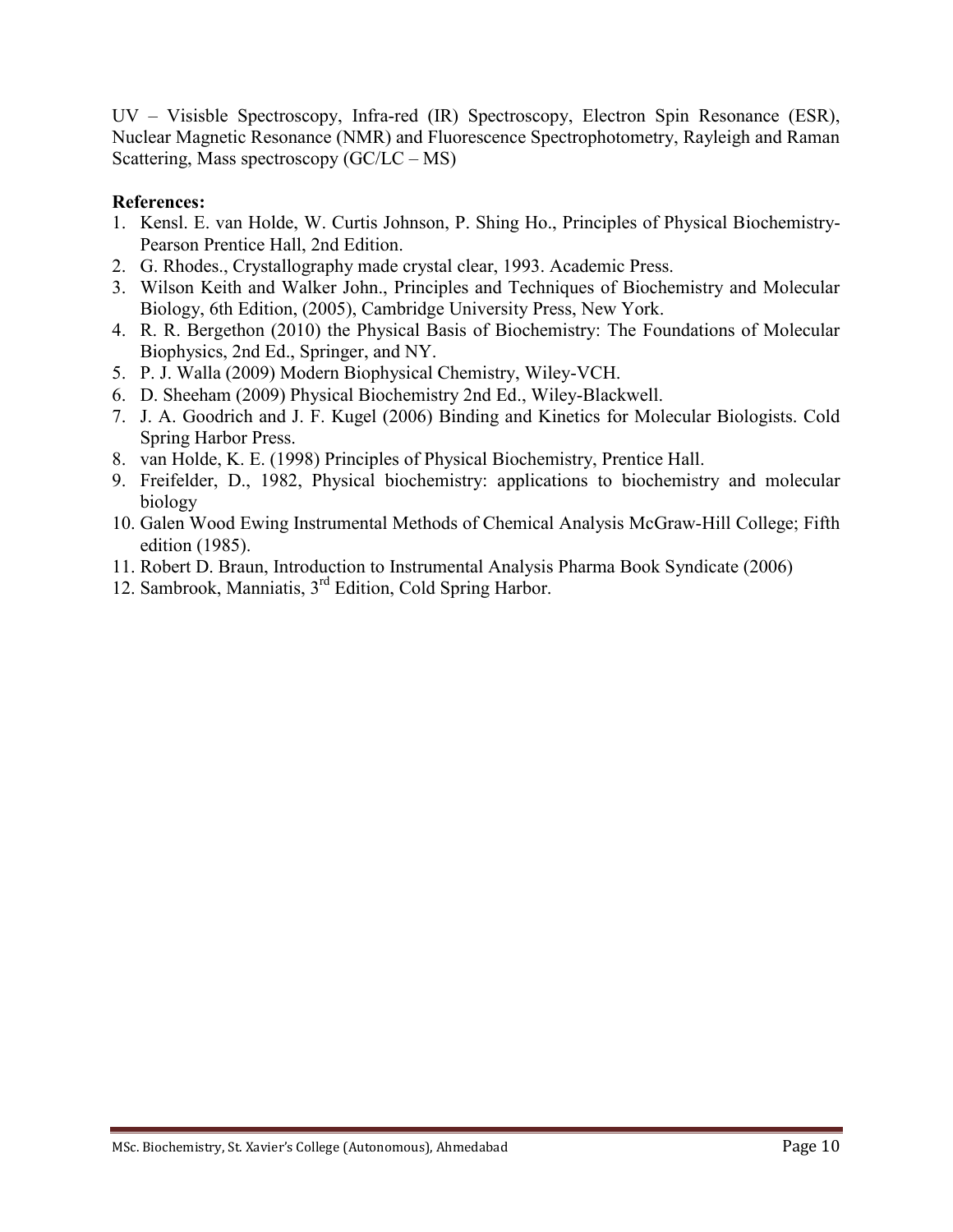## **Practical Paper: Practical Biochemistry - I Course Code: PBC1805L No. of Credits: 04 Learning Hours: 90 hrs**

#### **I. Course Outcome**

By the end of the paper, a student should be able to:

CO 1: To explain techniques used in understanding biomolecules

CO 2: Ability to isolate and estimate various biomolecules

CO3: To learn to interpret the results

- 1. Estimation of glucose by glucose oxidase method/ anthrone method.
- 2. Estimation of liver glycogen.
- 3. Estimation of glucosamine
- 4. Estimation of total mucopolysaccharides.
- 5. Extraction of DNA from liver/ yeast/plants
- 6. Extraction of RNA from liver/ yeast/plants
- 7. Isolation of NAD from brewer's yeast
- 8. Extraction, separation and determination of absorption spectra of plant pigments
- 9. Isolation and estimation of serum cholesterol
- 10. Isolation of lecithin from egg yolk.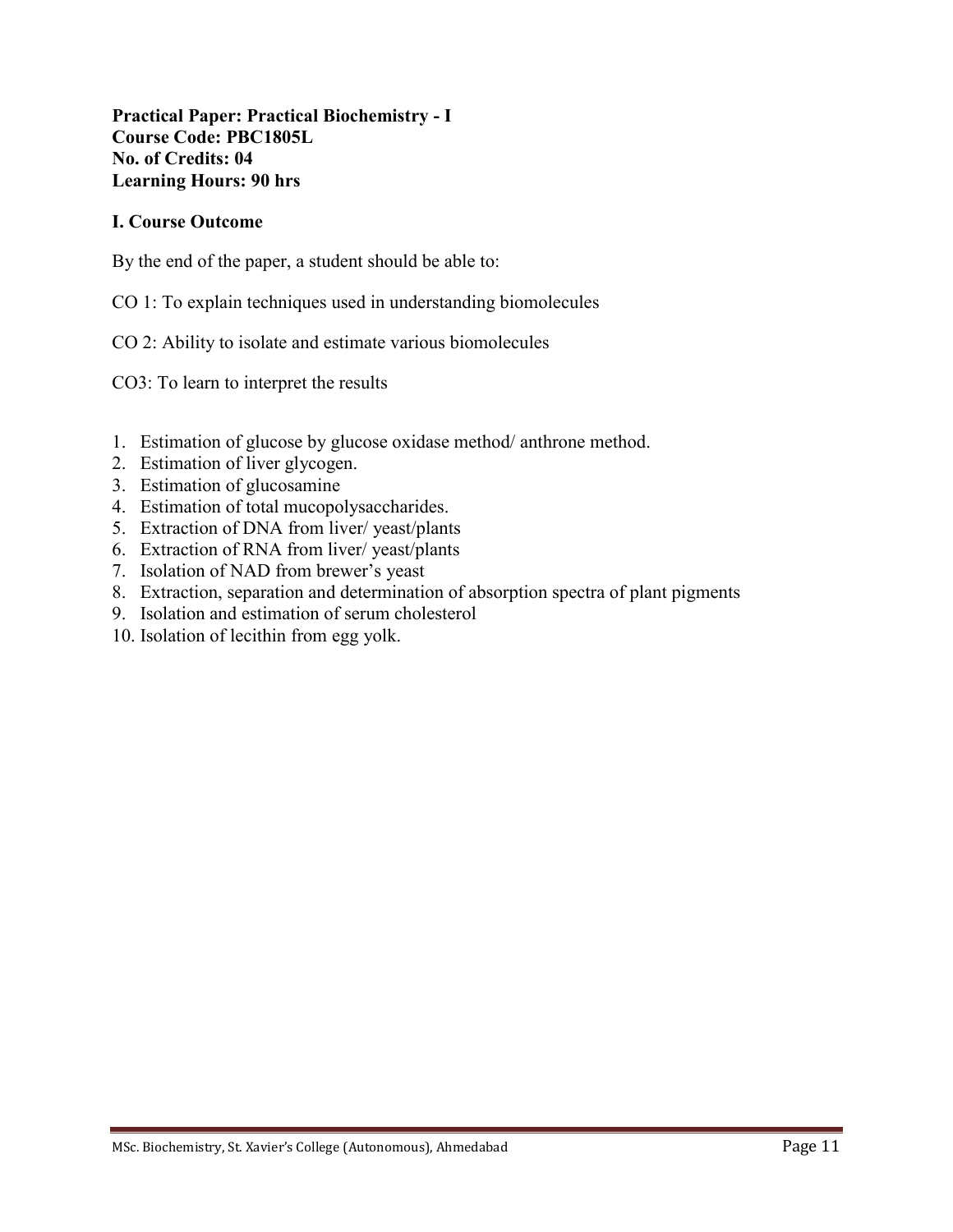**Practical Paper: Practical Biochemistry - II Course Code: PBC1806L No. of Credits: 04 Learning Hours: 90 hrs**

#### **I. Course Outcome**

By the end of the paper, a student should be able to:

- CO 1: To explain techniques used in understanding the nature of proteins and nucleic acids
- CO 2: Ability to isolate and estimate various biomolecules
- CO3: To learn to interpret the results
- CO 4: Apply the techniques of chromatography and electrophoresis to separate bio-molecules.
- CO 5: To explain individual components of different instruments.
- 1. Denaturation of DNA and UV absorption studies. (Demonstration).
- 2. Determination of N- and C-terminal amino acids (Demonstration).
- 3. Determination of protein by Lowry's method.
- 4. Separation of amino acids sugars and lipids by thin layer chromatography.
- 5. Separation of plant pigments by column chromatography.
- 6. Separation of serum proteins by PAGE.
- 7. Estimation of protein by a) BCA and b) Bradford methods.
- 8. Separation, identification and estimation of lipids by TLC.
- 9. Separation, identification and estimation of free amino acids.
- 10. Assessment of purity of DNA by 260/280 ratio
- 11. Off site visit to institutions/industries (Demonstration of Instruments)

- 1. Introduction to Practical Biochemistry. Plummer D, Plummer M. Tata McGraw Hill Publications
- 2. Practical Textbook of Biochemistry for Medical Students. Vasudevan DM etal. 2<sup>nd</sup> Edition, 2013. Jaypee Brothers publishers.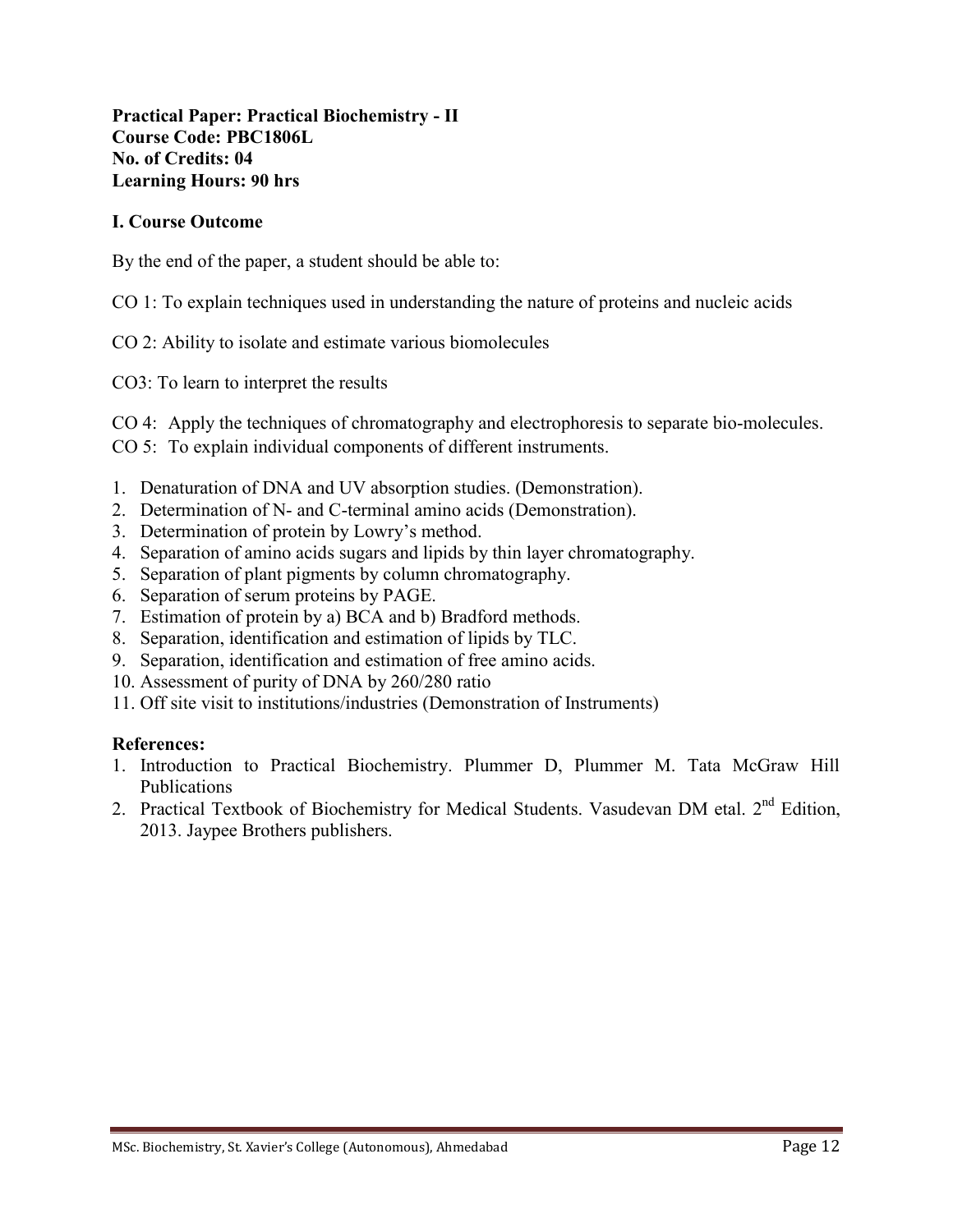## **Semester II**

| Semester     | Course           |                    | No. of hours per week |          |          | Course |                |
|--------------|------------------|--------------------|-----------------------|----------|----------|--------|----------------|
|              |                  |                    |                       |          |          |        | Credit         |
| $\mathbf{I}$ |                  |                    |                       | Lectures | Lab      | Total  |                |
|              |                  |                    |                       |          | sessions |        |                |
|              | <b>PBC 2801</b>  | Cell Biology       |                       | 4        |          | 4      | $\overline{4}$ |
|              | <b>PBC 2802</b>  | Enzymes: Structure | to                    | 4        |          | 4      | 4              |
|              |                  | Function           |                       |          |          |        |                |
|              | <b>PBC 2803</b>  | Immunology         |                       | 4        |          | 4      | 4              |
|              | <b>PBC 2804</b>  | Neurobiology       |                       | 4        |          | 4      | 4              |
|              | <b>PBC 2805L</b> | Enzymology Lab     |                       |          | 6        | 6      | 4              |
|              | <b>PBC 2806L</b> | biology<br>Cell    | and                   |          | 6        | 6      | 4              |
|              |                  | Immunology Lab     |                       |          |          |        |                |
|              |                  | <b>Total</b>       |                       | 16       | 12       | 28     | 24             |

*Note: An average of 15 lectures per unit and a total of 60 hours per paper.*

**CORE Paper: Cell Biology Course Code: PBC 2801 No. of Credits: 04 Learning Hours: 60 hrs**

## **I. Course Outcome**

At the end of course students will be able to...

- CO 1: To describe the molecules of life and conserved structures; recount how the working of the cell was discovered through model organisms
- CO 2: To be able to recognize and identify the importance and functions of cell membrane

CO 3: To develop capacity to distinguish signalling pathways for regulation of various cellular mechanisms

CO 4: To be able to explain mechanism of development across species

CO 5: To evaluate the use of various model organisms to relate the development of vertebrates

Thus, the knowledge from this course can help in the following:

- a. To develop a critical mindset to understand the origin of life on earth, and appreciate the concept and value of evolution
- b. Understand the basics of hormonal mechanism in the body

## **II. Course Content**

## **Unit-1: Cells and evolution**

The molecules of life: DNA, RNA, ATP, proteins, water, phospholipids with emphasis on why each was chosen as the building block.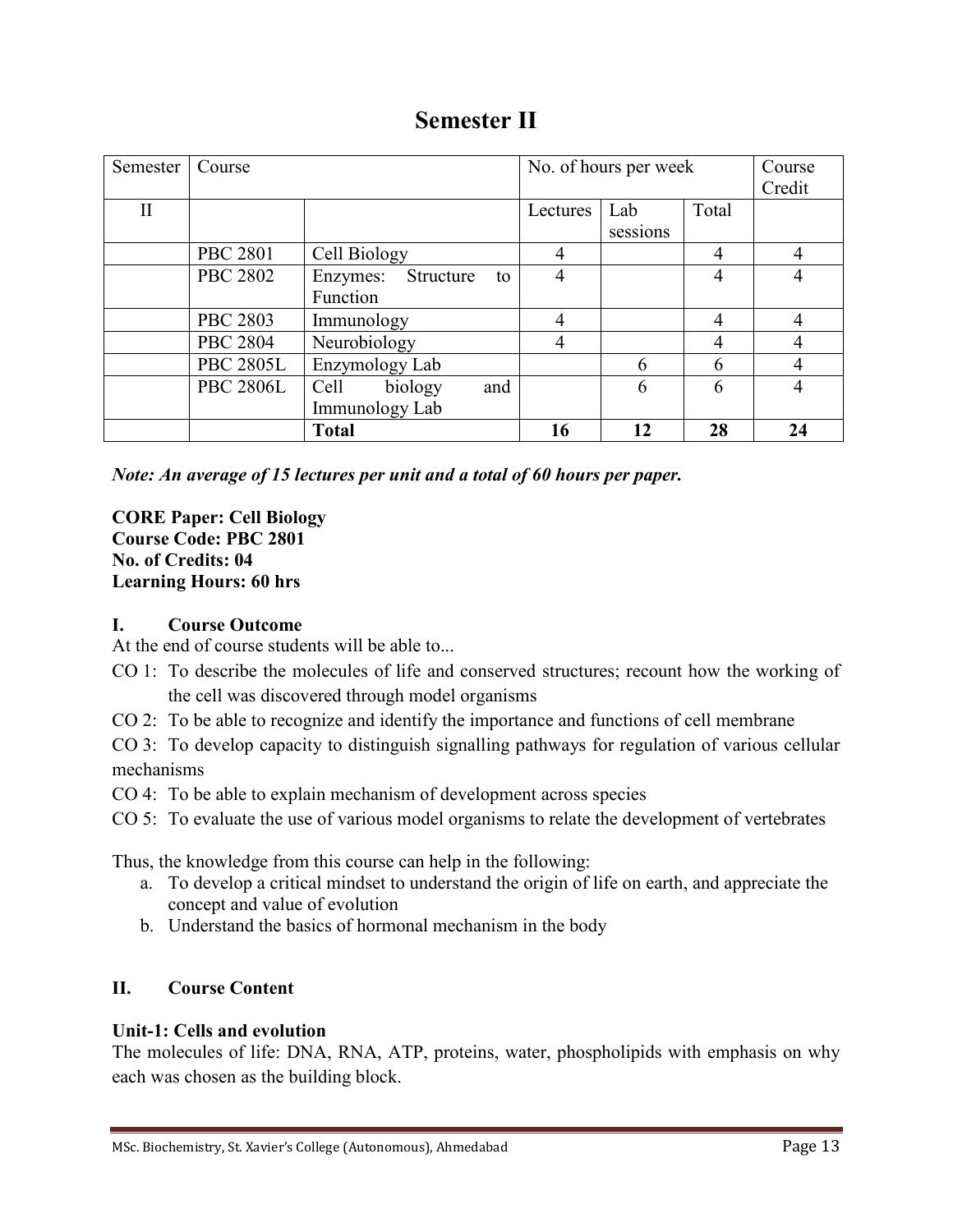How working of cell was discovered: Common experimental organisms and role of each to understand the functioning of a cell; Viruses to understand molecular cell biology; bacteria to understand fundamental functions of cell; yeast for cell cycle study, mice for study of human disease.

Evolutionary evidences of common ancestor - Helical motifs across various molecules like DNA, alpha-helix to microtubules; Conserved enzymes and primer sequences.

## **Unit-2: The cell boundary**

Overview of membrane structure: Membrane lipids, membrane proteins and glycocalyx; Physical and chemical parameters that affect membrane fluidity; Membrane rafts; Lipid movement – ABC proteins; Gated and non-gated channels; Uniporters, Symporters and antiporters; Role of cytoskeleton in maintaining cell membrane.

Role of membrane in energy generation: Role of membrane in electron transport chain; Bacteriorhodopsin; ATP generation; the structure of F0-F1 complex, its assembly, movement of ATP synthase and production of ATP; The importance of proton motive force emphasizing the importance of membrane.

## **Unit-3: Regulatory molecules of the cell**

Introduction to signal transduction. How signal reaches from extracellular to intracellular response. The role of signaling molecules, receptors, G-protein coupled receptors-Structure and mechanism; secondary messengers- amplifiers, GTP-binding protein-ON/OFF switch. Why protein kinases and phosphatases are mostly involved in regulation.

Tyrosine kinases- role in cell division, epidermal growth factor, cytokines mediate through it. JAK/STAT pathway.

Ras/MAP kinase pathway: Down regulate the JAK/STAT pathway, regulates GTPase switch proteins, SOS binding and Scaffold proteins in eukaryotic cells.

Regulation by altering the protein structure - Acylation, nucleotidation, Ubiquitination, Notch/Delta pathway.

## **Unit-4: Cells to multicellular organisms**

.

Germ cells and fertilization; Cellular Mechanisms of development; Morphogenetic movements and the shaping of the body plan; Differentiated cells and the maintenance of tissues; Cell diversification in the early embryo; Cell memory, cell determination and concept of positional values; Developmental control genes and the rules of cell behavior (nematodes/ C. elegans); Genesis of the body plan and homeotic selector genes and the patterning of body parts in Drosophila Early development of Drosophila: cleavage and mid blastula transition, Gastrulation, genetic mechanism of patterning, Maternal effect genes, Segmentation, Para segmentation and genes involved in it. Role of homeotic sector gene*s;* neural development.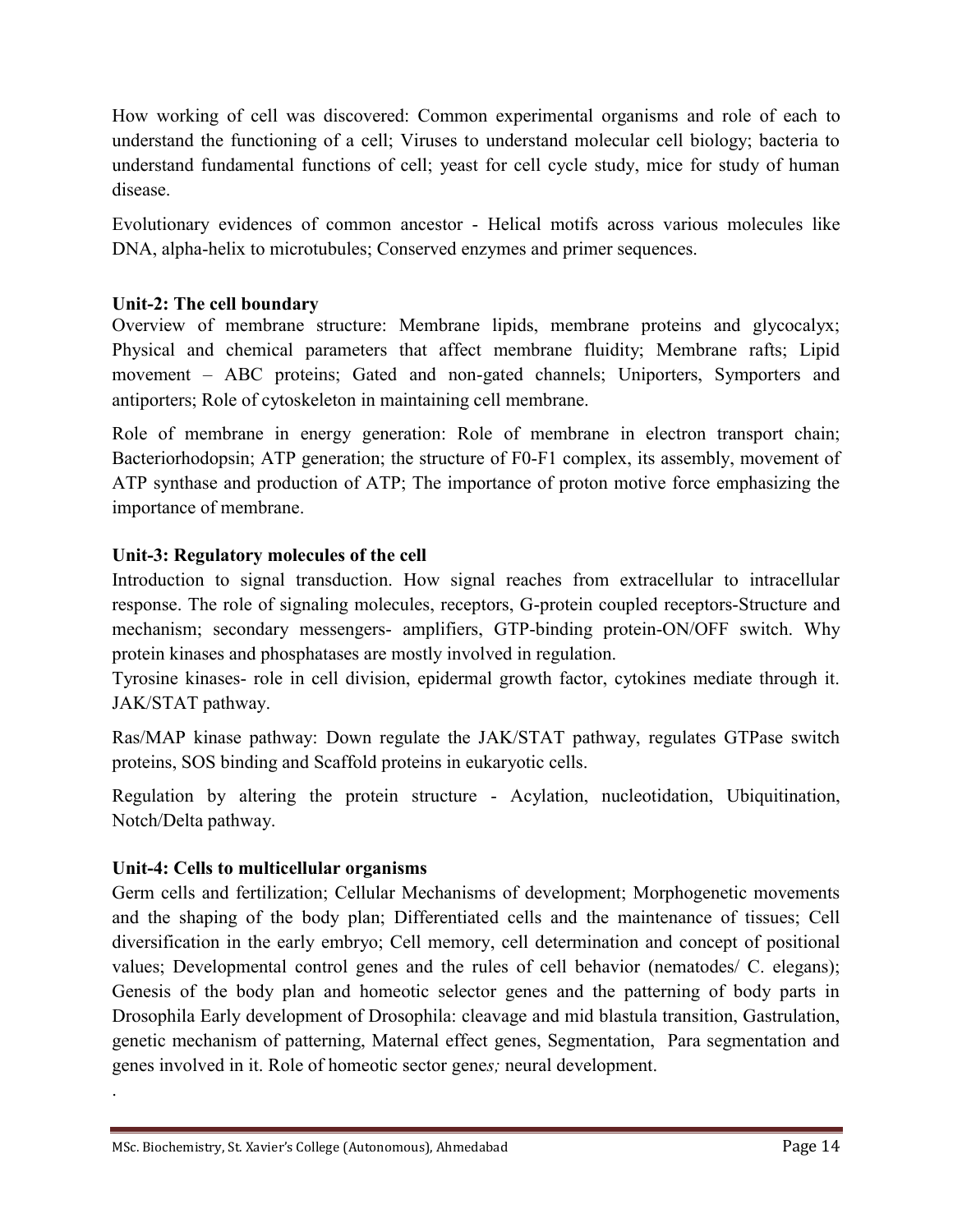- 1. Molecular cell Biology: Lodish, Berk, Kaiser, Krieger et al. 8<sup>th</sup> ed, WH Freeman, 2016
- 2. Molecular Biology of the Cell The problems Book (6ed): John Wilson and Tim Hunt
- 3. The Cell: Bruce Alberts, Alexander Johnson, Julian Lewis (2015)  $5<sup>th</sup>$  ed, 2008, Garland Science
- 4. The Cell: A molecular approach (7ed) Geoffrey Cooper and Robert Hausman
- 5. World of the Cell (8ed): Jeff Hardin and Gregory Paul Bertini
- 6. Cell and Molecular Biology: Concepts and Experiments (7ed): Gerald Karp.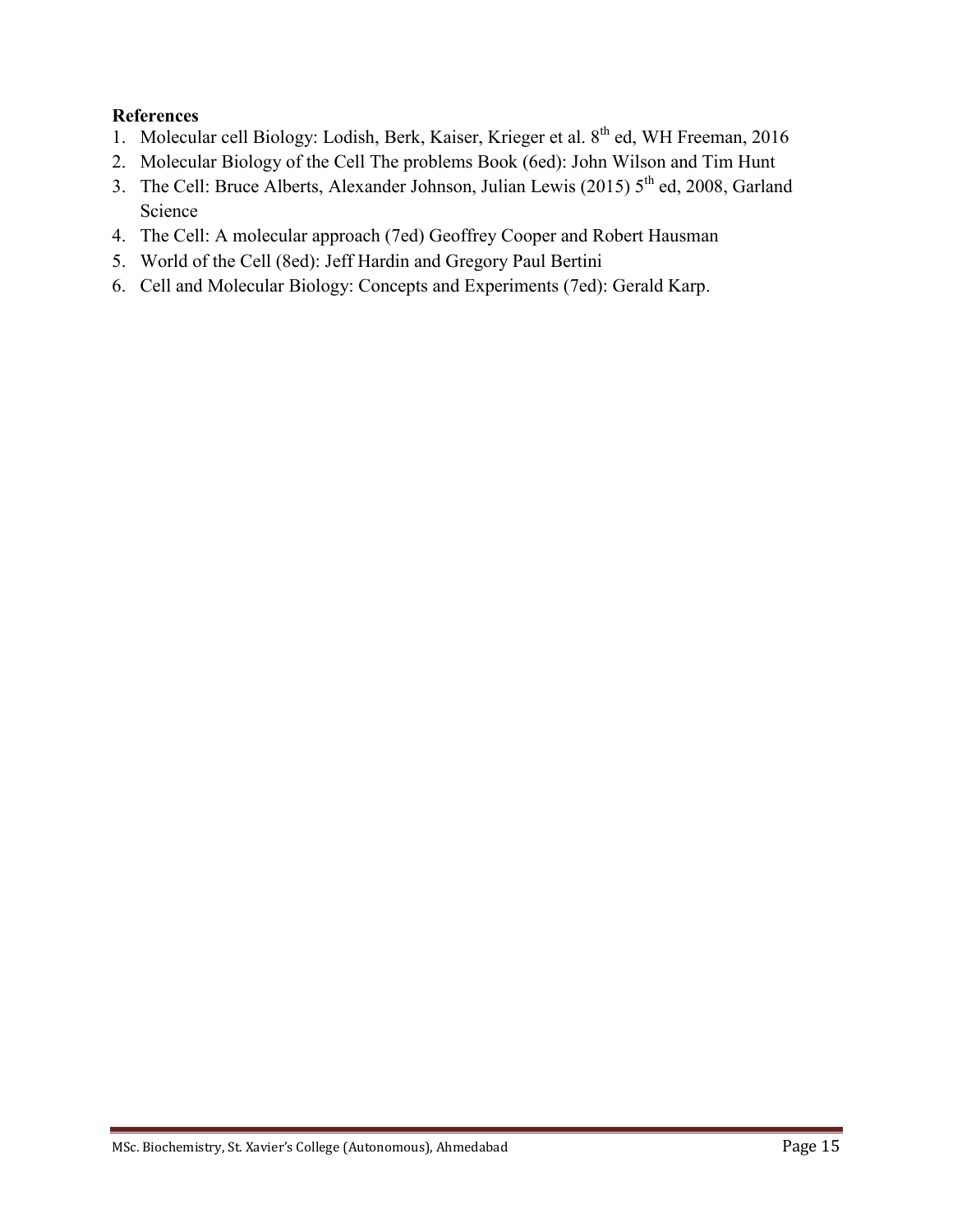## **CORE Paper: Enzymes: Structure to function Course Code: PBC 2802 No. of Credits: 04 Learning Hours: 60 hrs**

## **I. Course Outcome**

By the end of the paper, a student should be able to:

CO1: To describe the different models of enzyme catalysis and the mechanisms for its assessment

CO2: To explain various methods for identifying active site residues

CO3: To illustrate the several methods for the enzyme regulation

CO4: To appreciate the applicability of enzymology in various industries for growth and sustainability

CO5: To develop skill for analyzing kinetic data of enzyme substrate reaction

Thus, the knowledge from this course can help in the following:

- a. To develop a critical mindset to understand the mechanism of enzyme action and develop broader mindset on change!
- b. Understand the usefulness of enzymes in industry and motivate to initiate start ups

#### **Unit-1: How enzymes work**

Acid-base catalysis, covalent catalysis, proximity, orientation effect, role of metal ion in enzyme catalysis. Strain & distortion theory. Measurement of enzyme activity - two point assay, kinetic assay, using radiolabelled substrates. Determination of active site amino acids - chemical probe, affinity label, and site-directed mutagenesis, intrinsic and extrinsic regulations. Investigation of 3-D structure of active site. Mechanism of action of lysozyme, carboxypeptidase, serine proteases, nitrogenases and examples from other classes of enzymes.

#### **Unit-2: Enzyme regulation**

General mechanisms of enzyme regulation, Different plots for the determination of K<sub>m</sub> & V<sub>max</sub> and their physiological significances, product inhibition. Reversible (glutamine synthase & phosphorylase) and irreversible (proteases) inhibition; Competitive, non-competitive, uncompetitive, linear-mixed type inhibitions and their kinetics, determination of Ki and numerical based on these. Importance of Kcat/Km; Suicide inhibitors; Covalent modifications of enzymes. Mono cyclic and multicyclic cascade systems with specific examples; feed forward stimulation. Allosteric enzymes, its physiological significance, qualitative description of "concerted" & "sequential" models for allosteric enzymes, Co-operatively phenomenon, MWC and KNF models. Half site reactivity, Flip-flop mechanism, positive and negative co-operativity with special reference to aspartate transcarbamoylase & phosphofructokinase.

#### **Unit-3: Kinetics and drug designs for enzymes**

Use of initial velocity, Review of unisubstrate enzyme kinetics, multisubstrate enzyme kinetics, Protein-ligand binding and its measurement, Hill and Scatchard plots, analysis of binding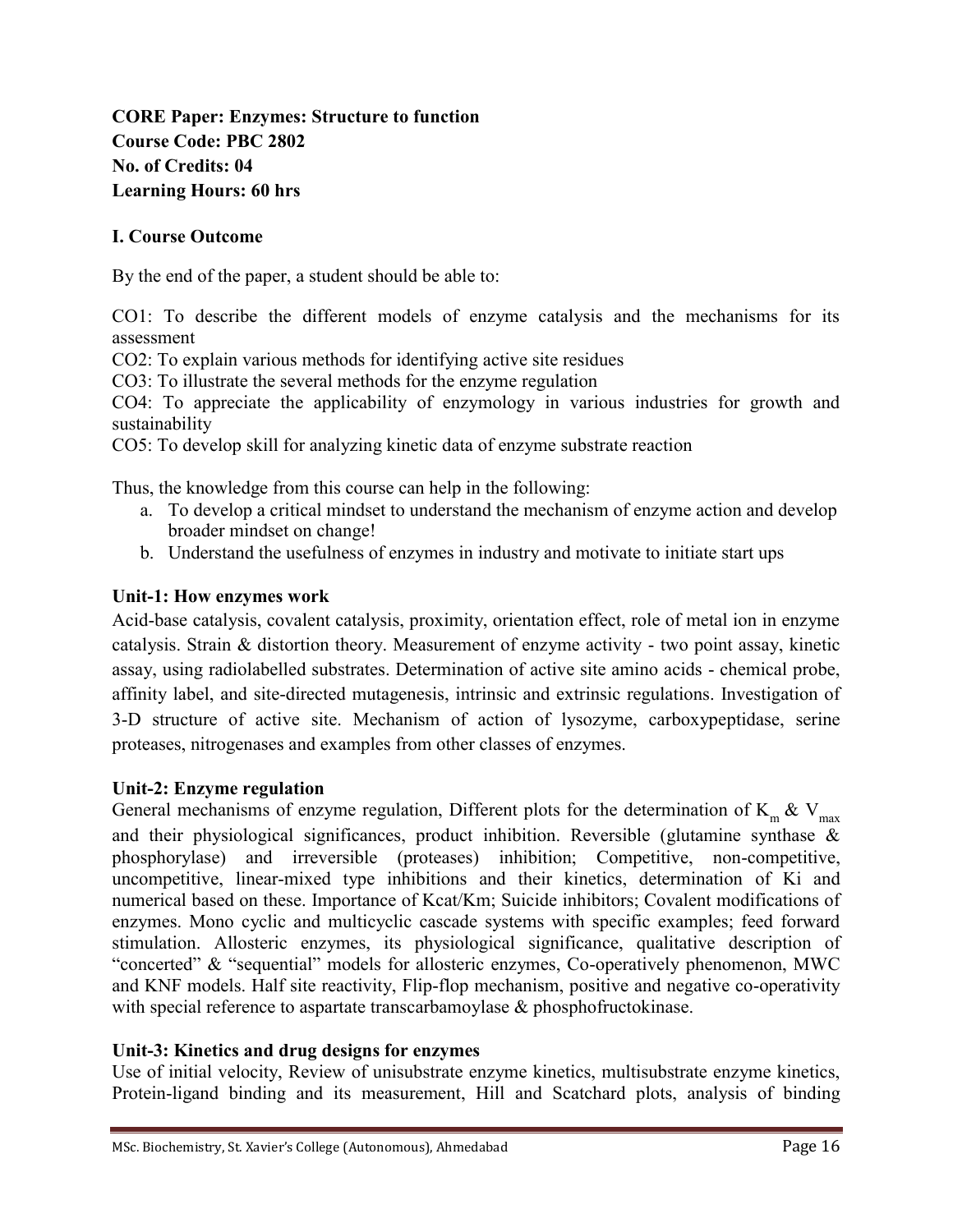isotherms, inhibition and exchange studies to differentiate between multi substrate reaction mechanism, Drug discovery, delivery and mechanism of action, specific emphasis on designing of drugs which can block the action of an enzyme or can activate it, catalytic antibodies, Ribozymes and DNAzymes, methods to improve biocatalysts, Pathway engineering

## **Unit-4: Industrial and clinical uses of enzymes**

Industrial uses of enzymes - sources of industrial enzymes, thermophilic enzymes, amylases, glucose isomerases, cellulose degrading enzymes, lipases, proteolytic enzymes in meat and leather industry, detergents and cheese production. Immobilized enzymes: methods, kinetics and their industrial applications.

Clinical enzymology - Enzymes as thrombolytic agents (tissue plasminogen activator), antiinflammatory agents, digestive aids. Enzymes and isoenzymes in diagnosis – Lactate Dehydrogenases, Creatine Kinases, transaminases, phosphatases.

- 1. Enzymes: Biochemistry, Biotechnology and Clinical Chemistry-Trevor Palmer
- 2. Principles of Biochemistry- Lehninger, David L. Nelson and Michael M. Cox
- 3. Biochemistry-Donald Voet, Judith G. Voet
- 4. Fundamentals of Enzyme Kinetics: Athel Cornish and Bowden, Portland Press, 2004
- 5. Understanding the control of metabolism: David Fell, Portland Press, 1996
- 6. Fundamentals of Enzymology: Price and Stevens, OUP, 1999
- 7. Enzyme structure and mechanism: Alan Fersht, WH Freeman, 1984
- 8. The Enzymes: Dixon and Webb, Academic Press
- 9. Industrial Enzymology: Tony Godfrey, Jon Reichelt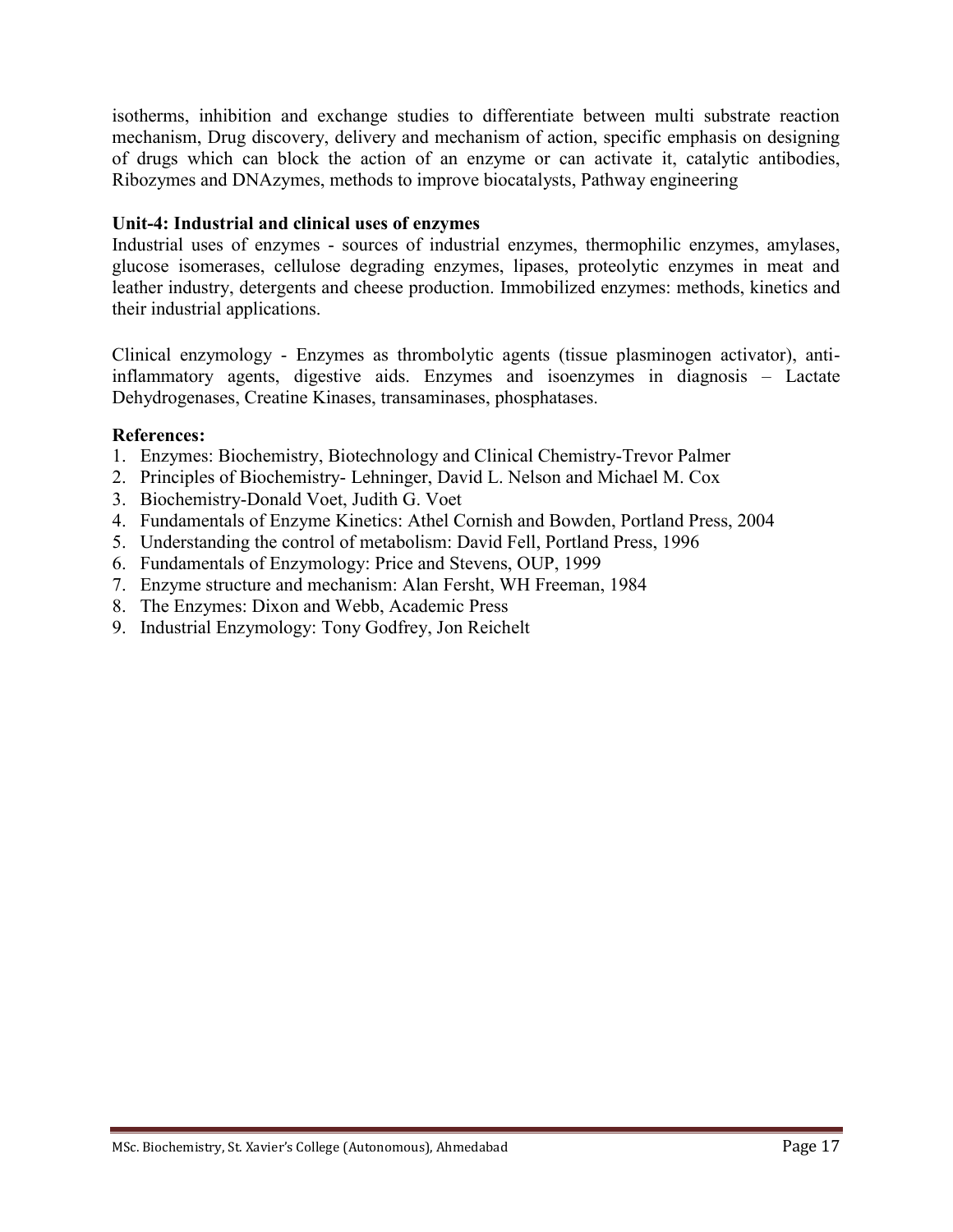**CORE Paper: Immunology Course Code: PBC 2803 No. of Credits: 04 Learning Hours: 60 hrs**

#### **I. Course Outcome**

At the end of course students will be able to

CO 1: To have an in depth understanding on the history of important landmarks in the mammalian immune system

CO 2: To be able to correlate the molecules and organs of immune system

CO 3: To be able to understand and infer the use of immunological for methods diagnosis and therapeutics

CO 4: To be able to analyse the negative connotations of the immune system

CO 5: Compare and contrast the response of the host immune system to different pathogens

Thus, the knowledge from this course can help in the following:

- a. To appreciate the intricacies of life and the process of immunological defense mechanisms
- b. To develop deeper understanding of certain diseases

#### **II. Course Content**

#### **Unit-1: Cells and Molecules of immune system**

Granulocytes: Eosinophils, Basophils, Neutrophils; Natural killer cells, Antigen presenting cells: structure and function, B cells, T cells, Peripheral  $\gamma \delta$  T cells, Antigens: Antigenicity vs immunogenicity, Factors that influence immunogenicity, B and  $T -$  cell epitopes, haptens adjuvants. Antibodies: Structure, Antibody classes and biological activities, the immunoglobulin superfamily, organization and expression of immunoglobulin genes. Camelids; Cytokines: Properties, cytokine receptors, MHC: General organization and inheritance of MHC, cellular distribution of MHC molecules, TOLL receptors, The complement system: The components and functions of complements

## **Unit-2: Pathways of immune system**

Antigen presenting cells Processing and presentation pathways - the cytosolic and endocytic pathway, presentation of non-peptide antigens. Activation of complement, regulation of the complement pathways B cells: Maturation, activation and proliferation, antigen induced B- cell differentiation, regulation of B-cell development. T cells: T cell maturation, Thymic selection of T cells,  $T_H$  cell activation, T cell differentiation, Role of T – cells in cell death,

#### **Unit-3: The immune response**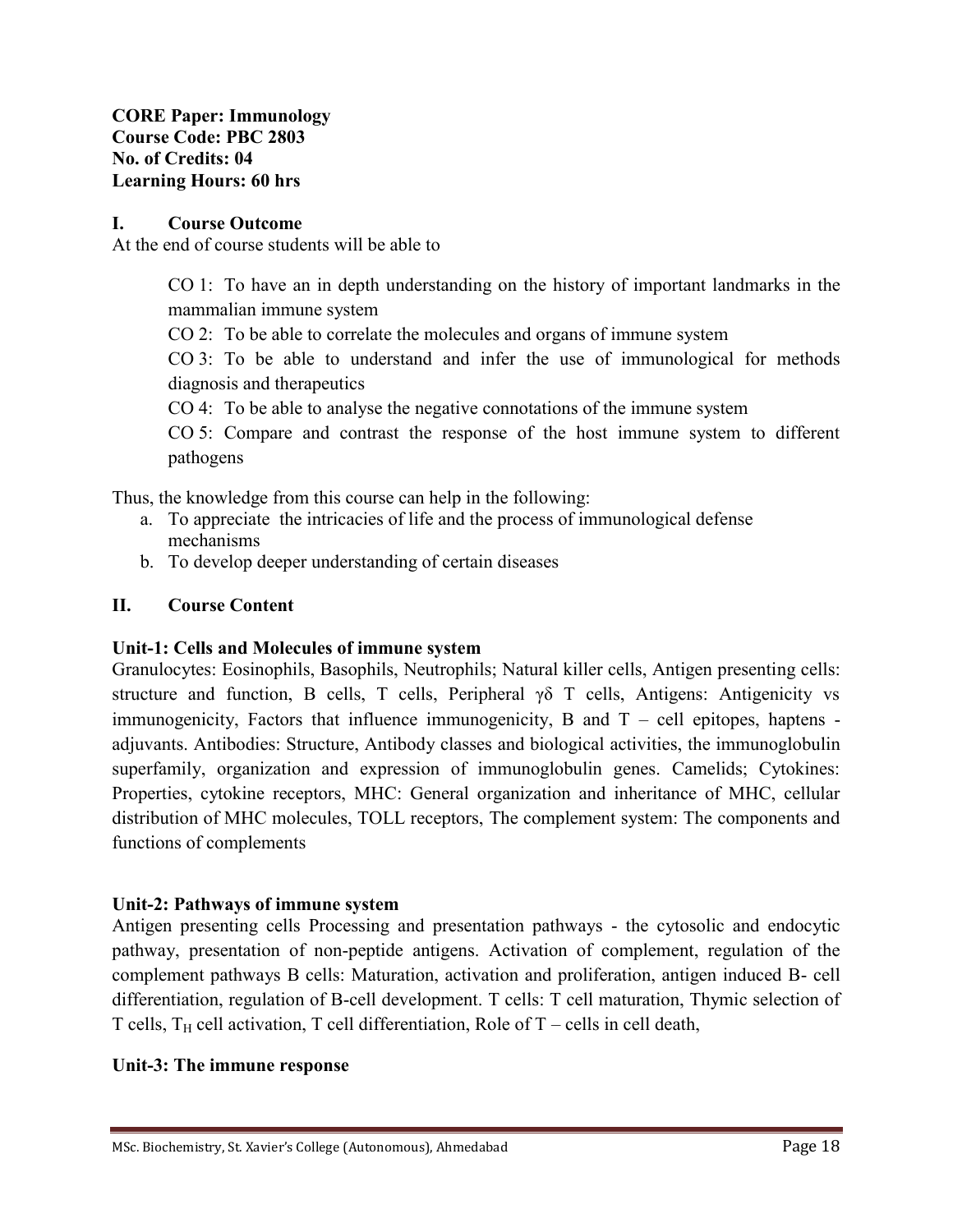The humoral response - primary and secondary response. Role of  $T_H$  cells in humoral response... Cell mediated response: Effector responses, General properties of effector T cells. Response to infectious agents: Virus, bacteria, protozoa; emerging infectious disease. Leukocyte migration and inflammation; Damage associated molecular mechanisms/platforms (DAMS); Pathogen associated molecular mechanisms/platforms (PAMS), MHC and immune responsiveness

## **Unit-4: Diseases related to immune system and treatment**

Hypersensitive reactions- Gel and Coombs classification. Types of hypersensitive reactions. Cytokine-related diseases, therapeutic uses of cytokines MHC and disease susceptibility; Primary immunodeficiencies- Severe combined immunodeficiency, AIDS. Autoimmunity: Organ specific, systemic autoimmune disease, proposed mechanisms for autoimmunity; Treatment, Antibody Drug Conjugate (ADC), Immunotherapy, complement deficiencies

## **Reference**

- 1. Kuby Immunology (2007) 6th ed., Kindt, T.L., Goldsby, R.A. and Osborne, B.A., W.H Freeman and Company (New York), ISBN: 13: 978-0-7167-8590-3 / ISBN: 10:0-7617- 8590-0.
- 2. Immunology: A Short Course (2009) 6th ed., Coico, R and Sunshine, G., John Wiley& sons, Inc (New Jersey), ISBN: 978-0-470-08158-7.
- 3. Janeway's Immunobiology (2012) 8th ed., Murphy, K., Mowat, A., and Weaver, C.T., Garland Science (London & New York), ISBN: 978-0-8153-4243-4.
- 4. Immunology: Jan Klain, Blackwell scientific
- 5. Immunology: Ivan Roitt,  $(10^{th}$  ed), Blackwell Scientific Press, 2010.
- 6. Roland Atlas, Microbiology
- 7. Microbiology: Willey, Sherwood, Woolverton, Microbiology 7<sup>th</sup> ed. McGraw Hill, 2008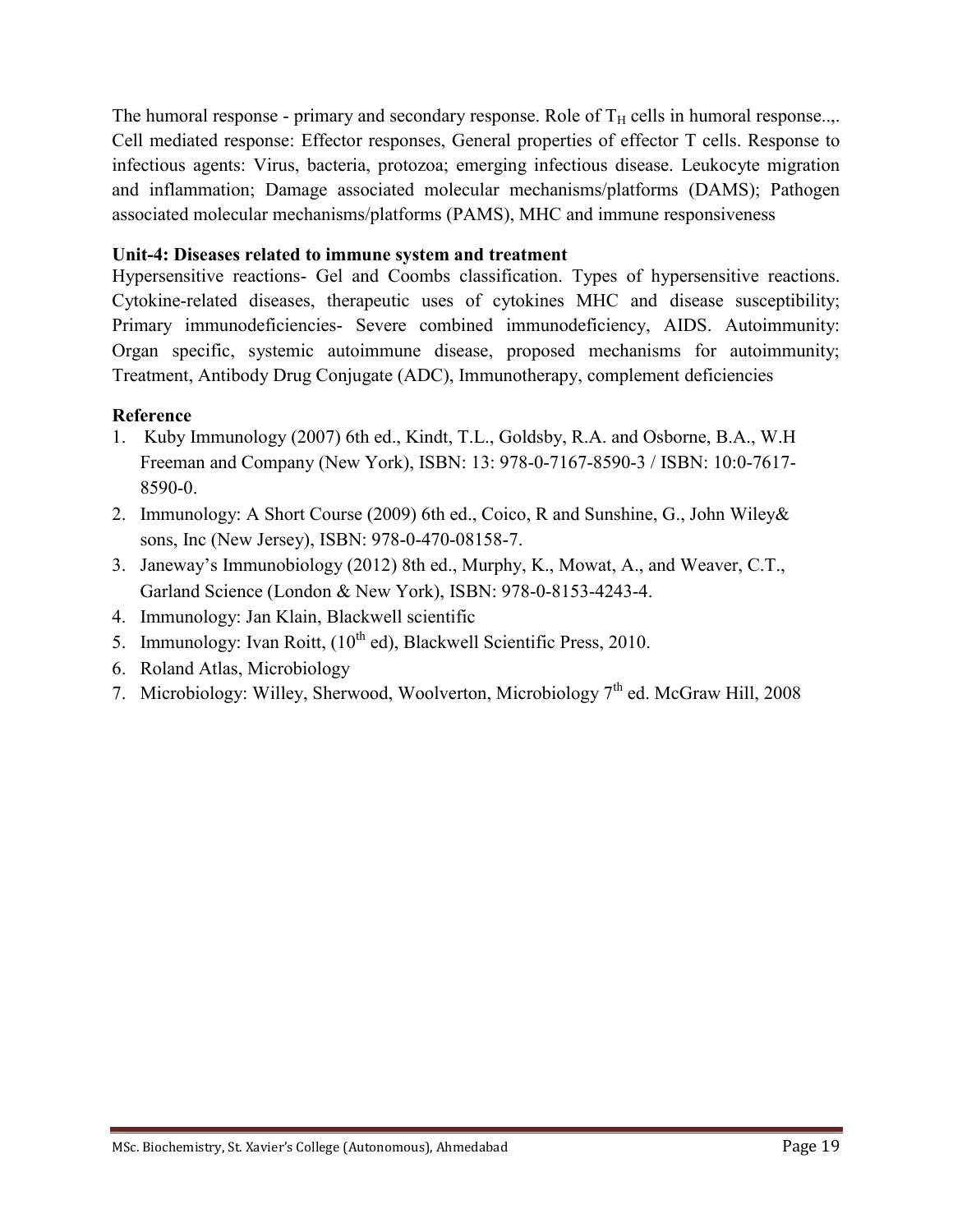**CORE Paper: Neurobiology Course Code: PBC 2804 No. of Credits: 04 Learning Hours: 60 hrs**

## **I. Course Outcome**

By the end of the paper, a student should be able to:

- CO 1: To give an overall understanding of the organisation of nervous system
- CO 2: To explain the process of neuronal cell signalling and the role of ion channels
- CO 3: To calculate the membrane potentials that can lead to signal transmission and to equate a neuron to a circuit to calculate the potentials
- CO 4: To differentiate and to characterise neurotransmitters and neuromodulators
- CO 5: To target molecules involved in the nervous system for designing drugs to treat neurological disorders
- CO 6: To describe the sensory systems' structure and functions
- CO 7: To describe the psychophysical laws of perception and its nuances
- CO 8: To design simple experiments to study aspects related to the nervous system.

#### **Unit-1: Introduction of nervous system and organization of brain**

Introduction of nervous system, vertebrate nervous system, cells of the nervous system (Neurons and glia), organization of synapses, and organization of neurons in the brains. Functional regions of brain: spinal cord, medulla oblongata, pons, cerebellum, midbrain, diencephalon, cerebral hemisphere.

#### **Unit-2: Ion channels and membrane potentials**

Brief introduction on cytology of neurons and protein trafficking of nerve cells. Ion channels: importance of ion channels for signaling, the flux of ions through the channels, opening and closing of ion channels, three families of ion channels and their examples.

Resting potential and action potentials: membrane potential, contribution of different ion channels and its calculations to maintain resting potential. Generation of action potentials by different voltage gated ion channels and its propagations. Calculations and reconstruction of action potential.

#### **Unit-3: Neurotransmitters and neuromodulators**

Criteria for neurotransmitters and neuromodulators; synthesis, localization and effects of acetylcholine, serotonin, catecholamines, purines (any two examples), amino acids (any two examples), peptides (any two examples), NO and cannabinoids.

#### **Unit-4: Molecular basis of sensory transduction**

Elementary attributes of sensory transduction in visual and auditory systems: modality intention, timing and location. Conversion of attributes into energy, receptor transduction of energy into electrical signal. Sensory neurons and their mode of action.

Psychophysical laws of perception. Modification of sensory threshold by psychological and pharmacological factors.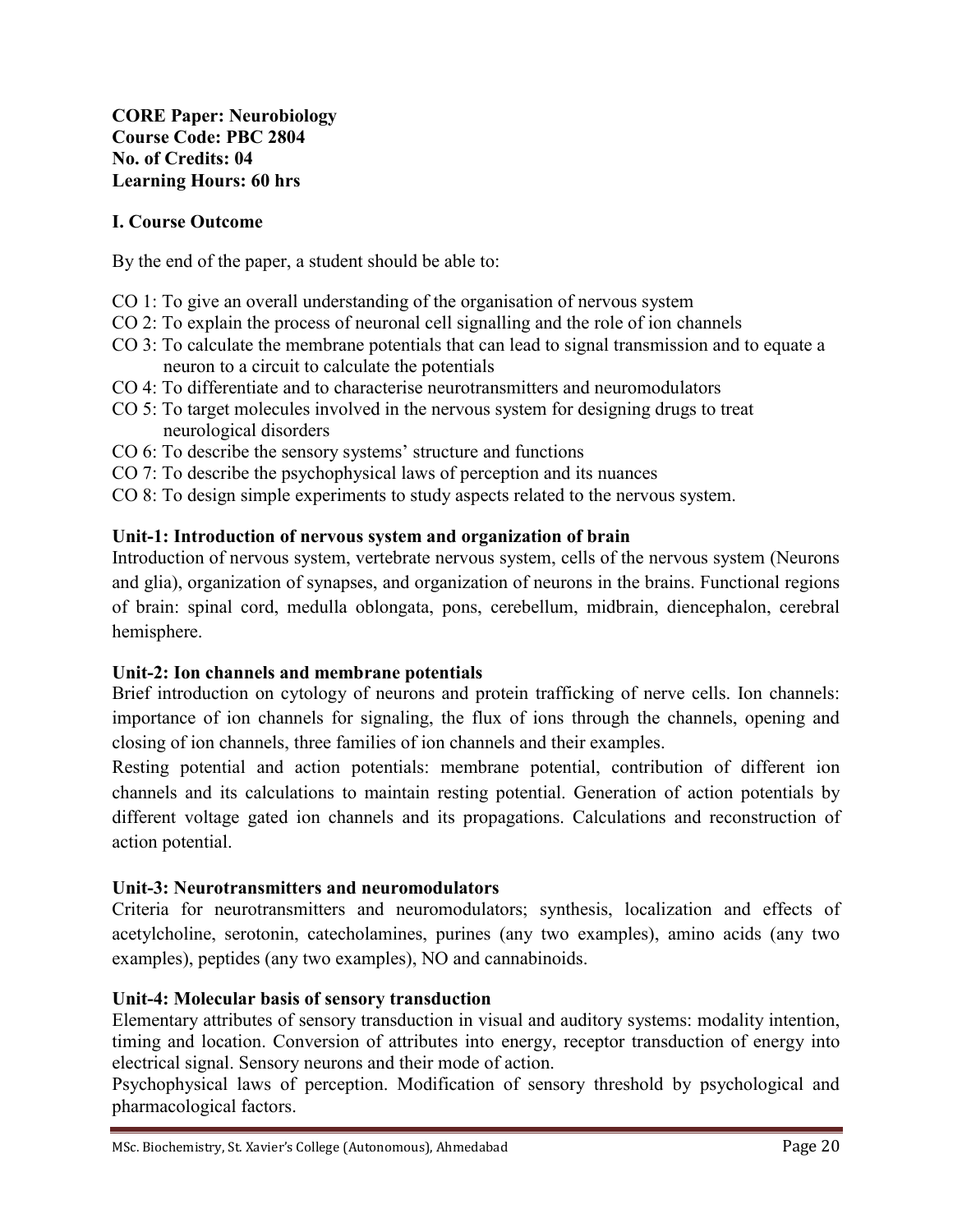- 1. Neurobiology and Functional approach: Georg Striedter, OUP, 2015
- 2. Neurobiology: Gordon Shepherd, 3rd edition, OUP,
- 3. Principles of Neurobiology: Liqun Luo, Galrland Science 2015
- 4. Principles of Neural Science. (5<sup>th</sup> ed), Eric Kandel and James Shwartz, A James Hudspeth. Fifth Edition. Tata McGraw Hill Publications, 2012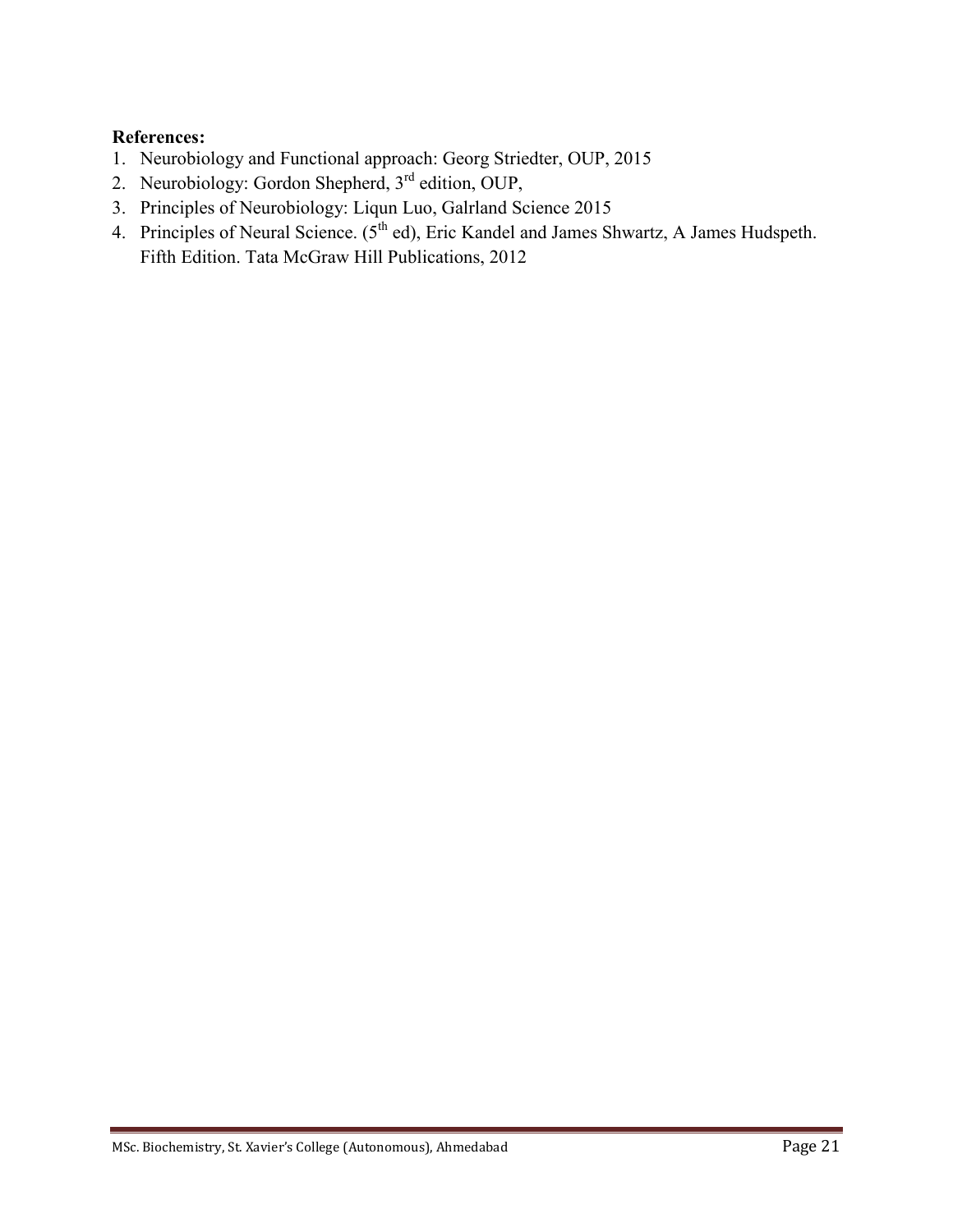**Practical Paper: Enzymology Course Code: PBC 2805L No. of Credits: 04 Learning Hours: 90 hrs**

#### **I Course Outcome**

At the end of course students will be able to

CO1: To describe the different models of enzyme catalysis and the mechanisms for its assessment

CO2: To appreciate the applicability of enzymology in various industries for growth and sustainability

CO3: To develop skill for analyzing kinetic data of enzyme substrate reaction

- 1. Estimation of Riboflavin by Arnold's fluorimetric method
- 2. Estimation of Thiamine by thiochrome method
- 3. Fractionation of cells by differential centrifugation and Assay of marker enzymes
- 4. Effect of environmental factors such as pH, temperature, time and inhibitors on alkaline phosphatase.
- 5. Isolation and purification of peroxidase.
- 6. Molecular weight determination of enzyme by SDS PAGE.
- 7. Isozyme detection
- 8. Immobilization studies: Preparation of peroxidase entrapped in alginate beads and determination of percent entrapment
- 9. Assay of clinically important enzymes : Assay of serum creatinine phosphokinase activity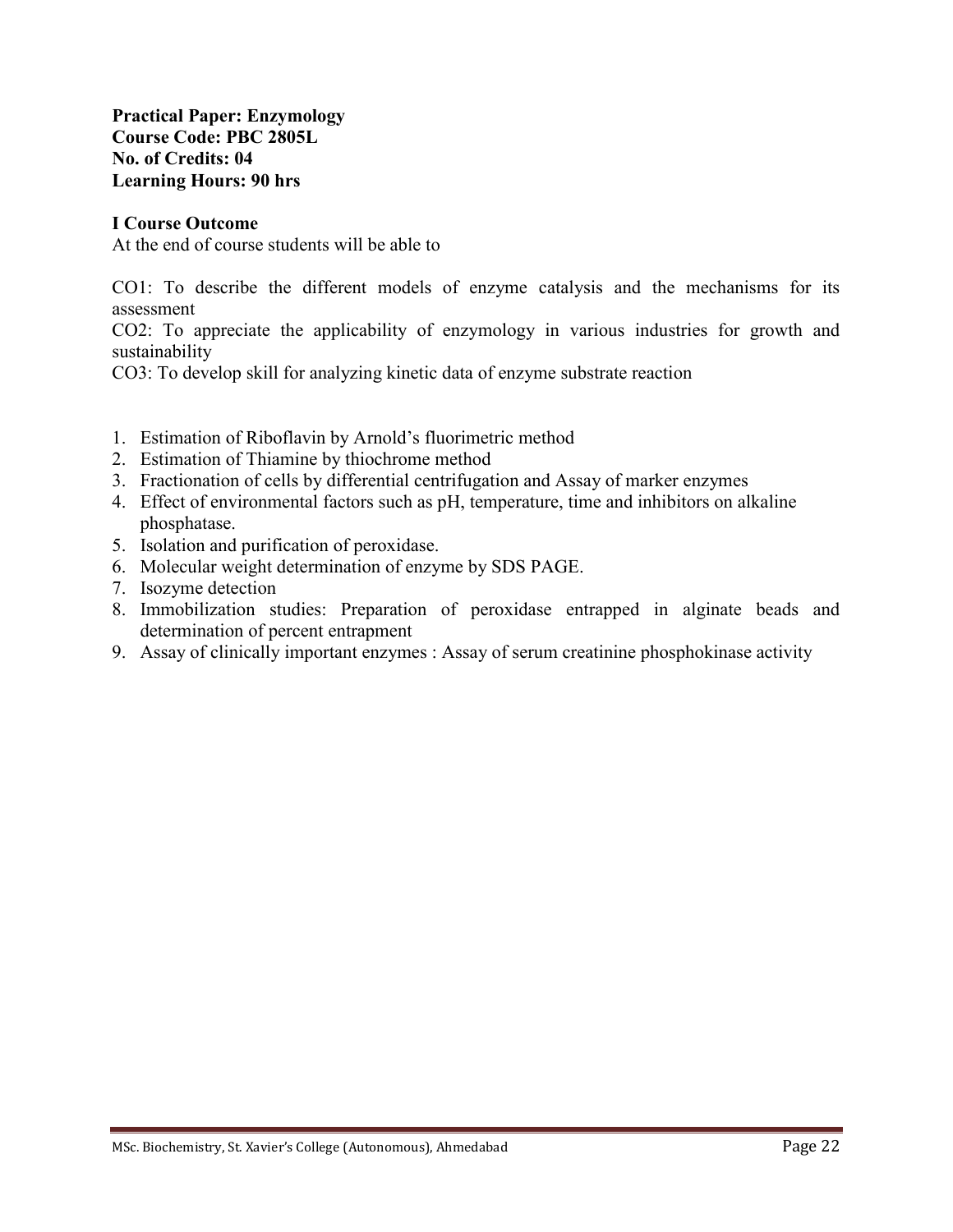#### **Practical Paper: Cell Biology and Immunology Course Code: PBC 2806L No. of Credits: 04 Learning Hours: 90 hrs**

## **I Course Outcome**

At the end of course students will be able to

CO1: To study the techniques used in understanding the characteristics of immune system

CO2: To understand the nature of yeast growth

CO3: To be able to evaluate the suitability of various immunological techniques to study a system

CO4: to be able to understand the development of these techniques.

- 1. Isolation of yeast and study of its cell shape
- 2. Viability studies of yeast using Trypan Blue and MTT
- 3. Establishing synchronous cultures of yeast
- 4. Study of growth curve of yeast and determination of doubling time
- 5. Study of stages of cell division (onion roots)
- 6. Single radial immunodifusion
- 7. Double radial immunodiffusion
- 8. Immunoelectrophoresis
- 9. Rocket immunoelectrophoresis
- 10. IgG purification
- 11. Off site visit to institutions/industries (Demonstration of Instruments)
- 12. Optical illusions: Black and white, pattern matching, colour blind test etc.

- 1. Introduction to Practical Biochemistry. Plummer D, Plummer M. Tata McGraw Hill Publications
- 2. Practical Textbook of Biochemistry for Medical Students. Vasudevan DM et al.  $2<sup>nd</sup>$  Edition, 2013. Jaypee Brothers publishers.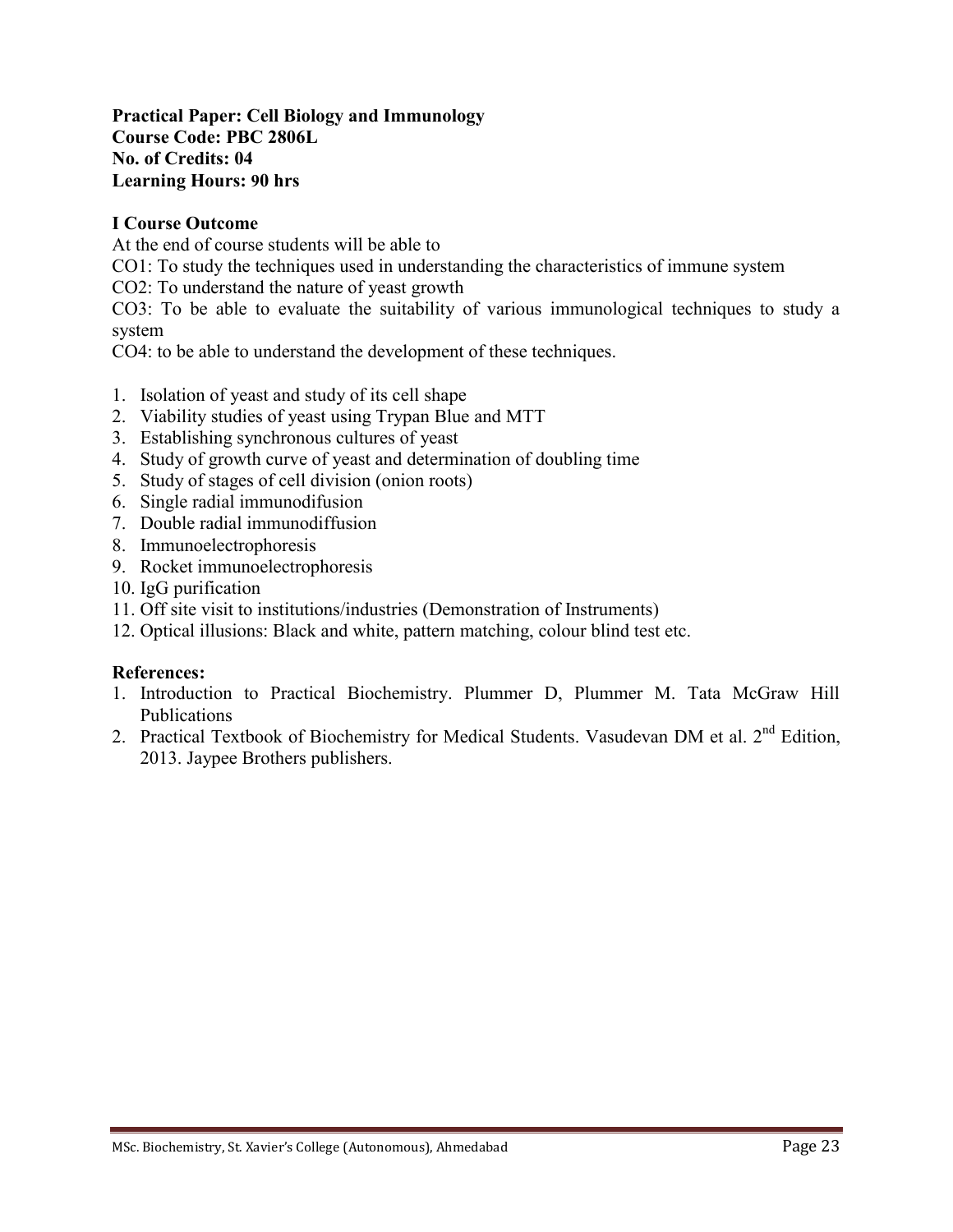## **Semester III**

| Semester | Course           |                               | No. of hours per week |          |                | Course         |
|----------|------------------|-------------------------------|-----------------------|----------|----------------|----------------|
|          |                  |                               |                       |          |                | Credit         |
| III      |                  |                               | Lectures              | Lab      | Total          |                |
|          |                  |                               |                       | sessions |                |                |
|          | <b>PBC 3801</b>  | Molecular Biology             | 4                     |          | 4              | $\overline{4}$ |
|          | <b>PBC 3802</b>  | Recombinant DNA               | 4                     |          | $\overline{4}$ | $\overline{4}$ |
|          |                  | Technology                    |                       |          |                |                |
|          | <b>PBC 3803</b>  | <b>Plant Biochemistry</b>     | 4                     |          | 4              | $\overline{4}$ |
|          | <b>PBC 3804</b>  | Diseases: Nutritional and     | $\overline{4}$        |          | 4              | $\overline{4}$ |
|          |                  | <b>Molecular Perspectives</b> |                       |          |                |                |
|          | <b>PBC 3805L</b> | Molecular Biology             |                       | 6        | 6              | $\overline{4}$ |
|          |                  | Techniques                    |                       |          |                |                |
|          | <b>PBC 3806L</b> | Techniques in Plant           |                       | 6        | 6              | $\overline{4}$ |
|          |                  | Biochemistry                  |                       |          |                |                |
|          |                  | <b>Total</b>                  | 16                    | 12       | 28             | 24             |

*Note: An average of 15 lectures per unit and a total of 60 hours per paper.*

**CORE Paper: Molecular Biology Course Code: PBC 3801 No. of Credits: 04 Learning Hours: 60 hrs**

## **I. Course Outcome**

By the end of the paper, a student should be able to:

- CO 1: To compare the replication and repair mechanism in eukaryotic system with the prokaryotic system
- CO 2: To explain the process of transcription in eukaryotes and its multi-level regulation
- CO 3: To correlate the external signalling with the changes in gene expression
- CO 4: To describe gene regulation and its significance in biological sciences
- CO 5: To learn to apply various molecular biology techniques in research
- CO 6: To explain methodologies that have been used to understand the concepts of molecular Biology
- CO 7: To design simple experiments based on the concepts of gene expression in eukaryotes.

## **Unit-1: DNA replication in eukaryotes**

Cell cycle and replication; Molecular identification of origin of replication; Formation of pre – replication complex; Initiation and elongation of replication; Regulation of pre – replication complex formation and activation; Finishing replication in eukaryotes: role of telomerase in solving end replication problem; Comparative study of replication in prokaryotes and eukaryotes; DNA repair systems in prokaryotes and eukaryotes; Repair by recombination; Translesion DNA synthesis.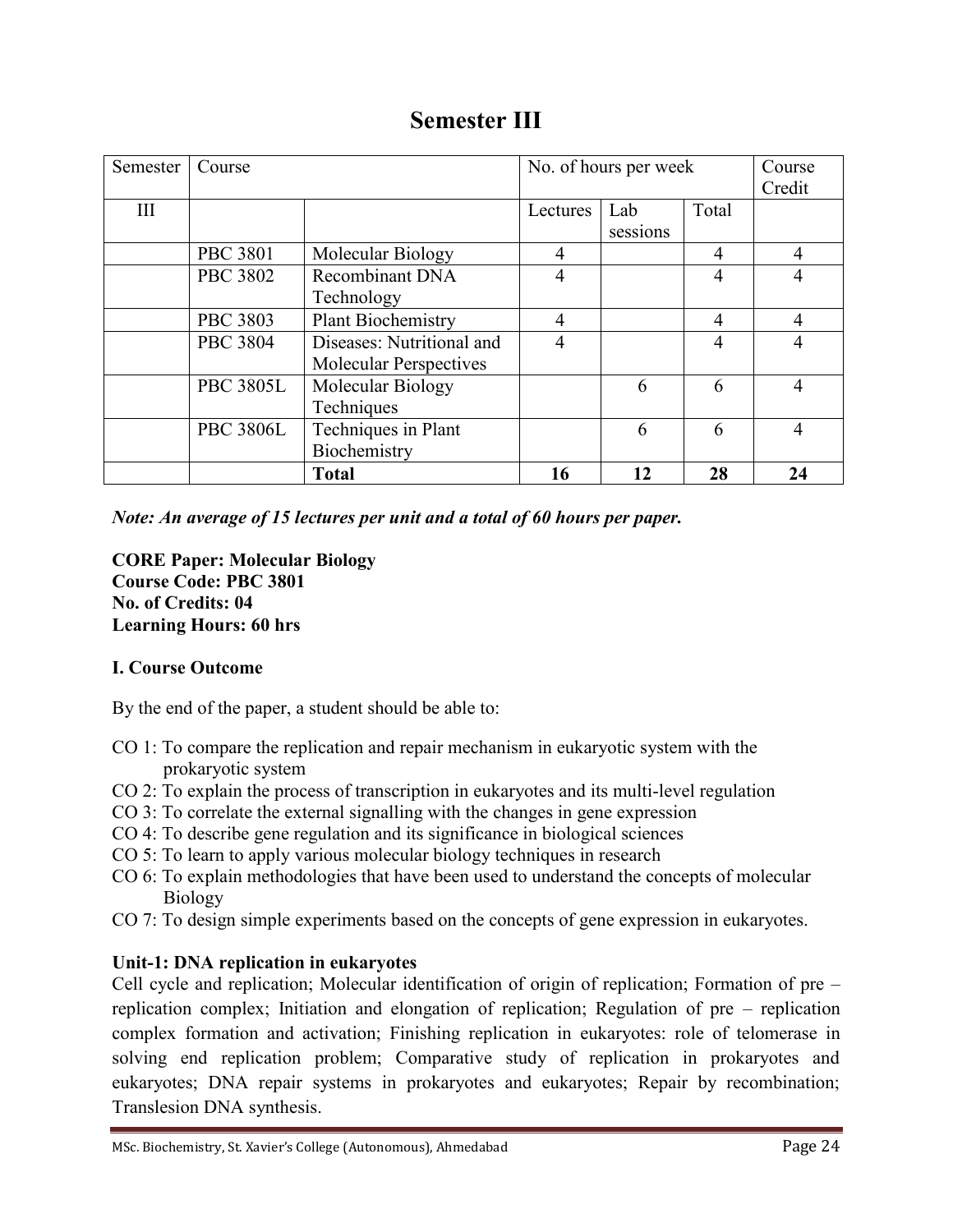### **Unit-2: Transcription in eukaryotes**

RNA polymerases in eukaryotes; Core RNA pol II promoters; Transcription factors; Regulatory sequences: promoter proximal sequences, upstream activator sequences, enhancers, silencers, boundary elements and insulators; Transcription initiation and role of mediators, nucleosome modifiers and remodelers, transcriptional activators; Elongation and proof reading; Transcription by RNA polymerases I and III; Transcription termination; RNA processing : Splicing pathways, alternative splicing, exon shuffling, RNA editing.

### **Unit-3: Gene regulation in eukaryotes**

Conserved mechanisms of transcriptional regulation from yeast to mammals; eukaryotic activators; Signal integration and combinatorial control; Transcriptional repressor; control of transcriptional regulators and signal transduction; Gene silencing by histone modification; Post transcription initiation regulation.

#### **Unit-3: Special Techniques**

Gene knocking and gene knock out; Eastern Blotting; Northeastern blotting; Reverse North Blotting; Southwestern blotting; Recombinase Polymerase amplification; Ribosome profiling; Promoter bashing; Branched DNA assay; Ligase chain reaction; Chromatin Immunoprecipitation (CHiP); Oligomer restriction; Genome editing; CRISPR/Cas systems for editing, regulating and targeting; Mutagenesis methods.

- 1. Molecular Cell Biology. Lodish et al.  $5<sup>th</sup>$  Edition. W.H. Freeman and Company
- 2. Molecular Cloning A laboratory manual. Sambrook Russel, Vol 1, 2, 3. Third edition. CSHL Press
- 3. Molecular Biology of the Gene. Watson et al.  $7<sup>th</sup>$  Edition. CSHL Press, Pearson and Cummings
- 4. Molecular Biology of the Cell The problems Book (6ed): John Wilson and Tim Hunt
- 5. The Cell: Bruce Alberts
- 6. The Cell: A molecular approach (7ed)Geoffrey Cooper and Robert Hausman
- 7. World of the Cell (8ed):Jeff Hardin and Gregory Paul Bertini
- 8. Cell and Molecular Biology: Concepts and Experiments (7ed): Gerald Karp
- 9. Molecular Biology: Principles and Practice. Michael Cox and Jennifer Doudana
- 10. Molecular Biology: genes to Proteins: Burton Tropp
- 11. Molecular biology: Structure and dynamics of genomes and proteins: Jordanka Zlatanova and Kensal van Holde
- 12. Benjamin Lewin. Genes XI. Jones and Bartlett. 2014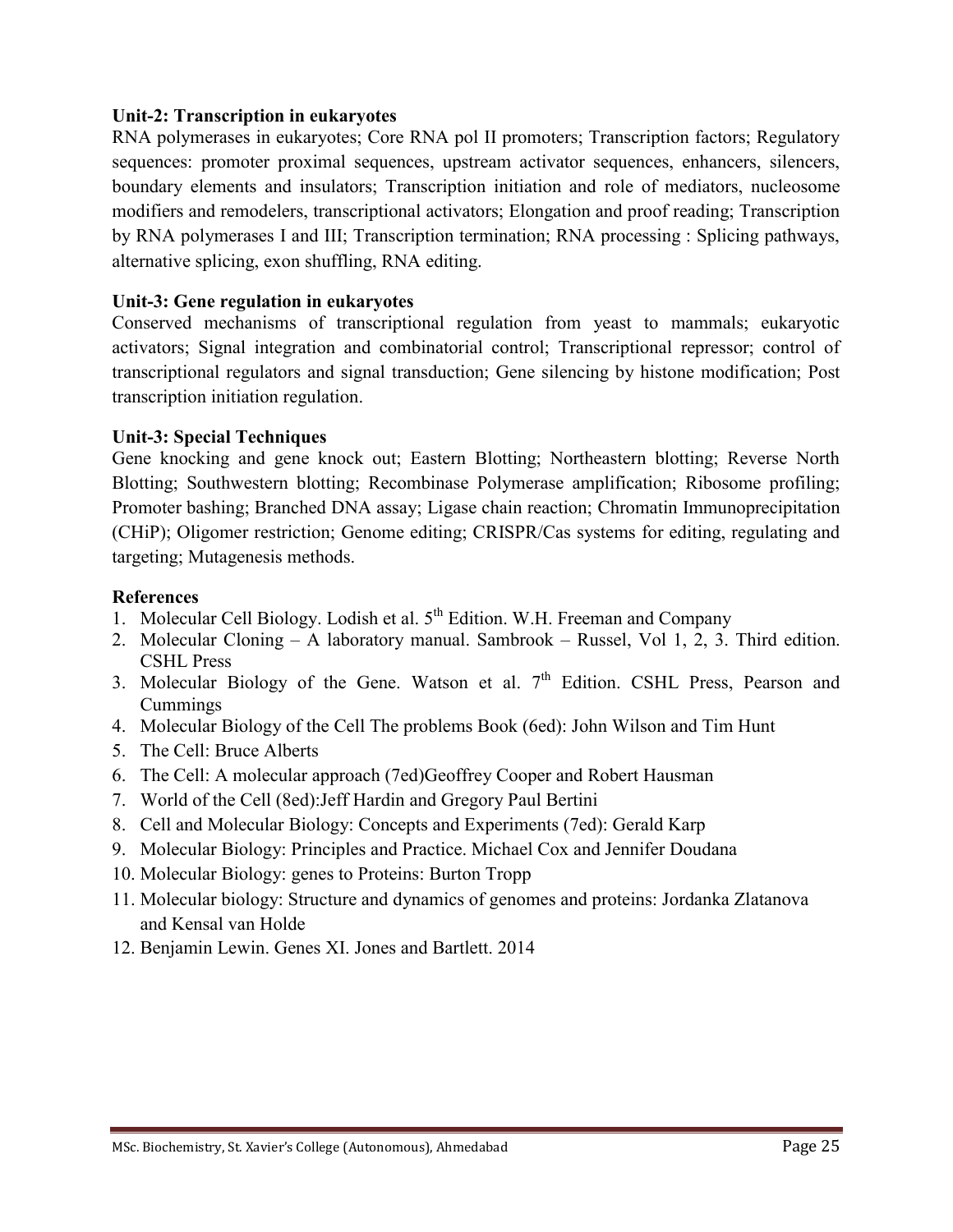## **CORE Paper: Recombinant DNA Technology Course Code: PBC 3802 No. of Credits: 04 Learning Hours: 60 hrs**

## **I. Course Outcome**

By the end of the paper, a student should be able to:

- CO1: To explain the basic tools required in recombinant DNA technology
- CO2: To explore the methods used to study gene location and structure
- CO3: To know the various techniques used to study the gene expression and regulation
- CO4: To assess the techniques used in analyzing transcripts and proteins
- CO5: To be discuss problems associated with production of recombinant molecules
- CO6: To explore the use of recombinant DNA technology in betterment of the society

#### **Unit-1: Basics of gene manipulation**

Introduction to Recombinant DNA (rDNA) technology, Isolation of DNA, RNA and Plasmids, Techniques used in rDNA technology (Types of PCR, DNA Sequencing & Automated DNA sequencing, FISH, Comet assay), Gene construction, Transformation

#### **Unit-2: DNA manipulation in prokaryotes**

Plasmids as cloning vehicles, Types of Plasmid vectors, Bacteriophage, other vectors, expression vectors, Construction of genomic and c-DNA libraries, recombinant selection and screening, Expression of clone genes in *E.* coli, Cloning in bacteria other than *E. coli.*

#### **Unit-3: DNA manipulation in eukaryotes**

Cloning in *S. cerevisiae* and other microbial eukaryotes, Gene transfer to plants, Double Termination, Technique of Gene transfer to animal cells, Transferring genes into animal oocytes, eggs, embryos and other specific tissues, Targeted gene replacement

#### **Unit-4: Applications**

DNA Microarray, SSR, DNA Markers, Use of rDNA technology in diagnostics, Detection of Genetic disorders, DNA finger printing, Protein engineering, Developing novel Vaccines, metabolite engineering, SNP detection, Generation of novel plants and animals, Disadvantages of rDNA technology, ethical concerns of rDNA technology

- 1. Recombinant DNA: James Watson and Richrad Meyers
- 2. From genes to Genomes: Concepts and applications: Jeremy Dale and Malcolm von Schantz
- 3. Principles of Gene manipulation and Genomics: SB Primrose and RM Twyman,  $7<sup>th</sup>$  ed, 2006, Blackwell Scientific
- 4. Advanced Genetic analysis: Philip Meneely, Oxford University Press, 2009
- 5. Genome science: A practical and conceptual introduction to molecular genetics analysis in eukaryotes: David Micklos, Bruce Nash and Uwe Hilgert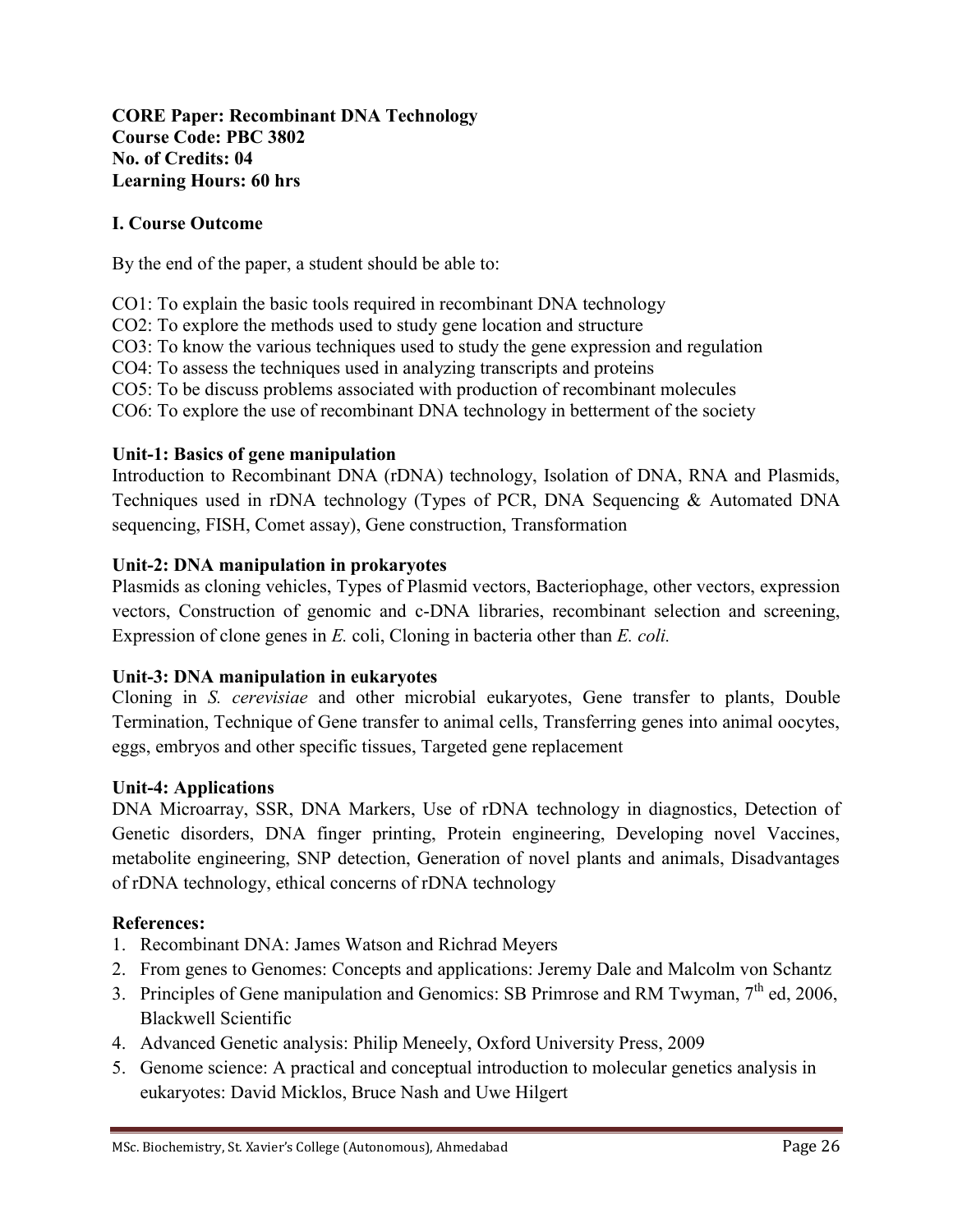**CORE Paper: Plant Biochemistry Course Code: PBC 3803 No. of Credits: 04 Learning Hours: 60 hrs**

## **I. Course Outcome**

At the end of course students will be able to:

- CO1: To understand the process of photosynthesis and to compare with different types of carbon fixation.
- CO2: To illustrate the importance of promoting plant diversity and green cover

CO 3: To be able to compare and contrast the pattern of development in plants with respect to animals

- CO 4: To develop capacity for assessing and analyzing the effect of environmental, chemical factors on plant growth development
- CO 5: To enable to developing the apotheosis to understand intricate behaviour of metabolic pathways in different plant types

CO 6: Imparting the capability to use various modus operandi to augment plant health and growth

CO 7: To enable the use of in-age techniques for the finest production of varied plant-derived phyto-chemicals

## **II. Course Content**

## **Unit-1: Photosynthesis and its regulation**

The Architecture of Photosynthesis; Factors affecting rate of photosynthesis: Effect of abiotic stress like water, temperature, carbondioxide on photosynthesis; C3, C4 and CAM pathways; Regulation of C3 pathway and RUBISCO, Pi translocator, Regulation of Hatch – Slack pathway; Regulation of CAM pathway; Regulation of photosynthesis by light quality: UV, visible, infra re and far infra red; Importance of lipids in photosynthesis; Allometry and photosynthesis; Effect of sound waves on growth and photosynthesis; Functional genomics and evolution of photosystems.

## **Unit-2: Plant – microbe interactions**

Fundamentals of Plant Microbe Interactions and introduction to plant beneficial microbes, Mechanics of Plant growth Promotion by microbes (Direct mechanics and Indirect mechanics), Strains of Bacteria and fungi studied for phyto-augmentation, Microbes as bio-control agents (Antifungal Compounds of Plant Growth Promoting Rhizobacteria and Its modeAction), Microbes in inducing systemic resistance in plants, Beneficial effect of plant microbe interaction under abiotic stresses via ACC deaminase production, Basics of microbial Quorum sensing, Constraints in Bioformulation, Commercialization, and Future Strategies.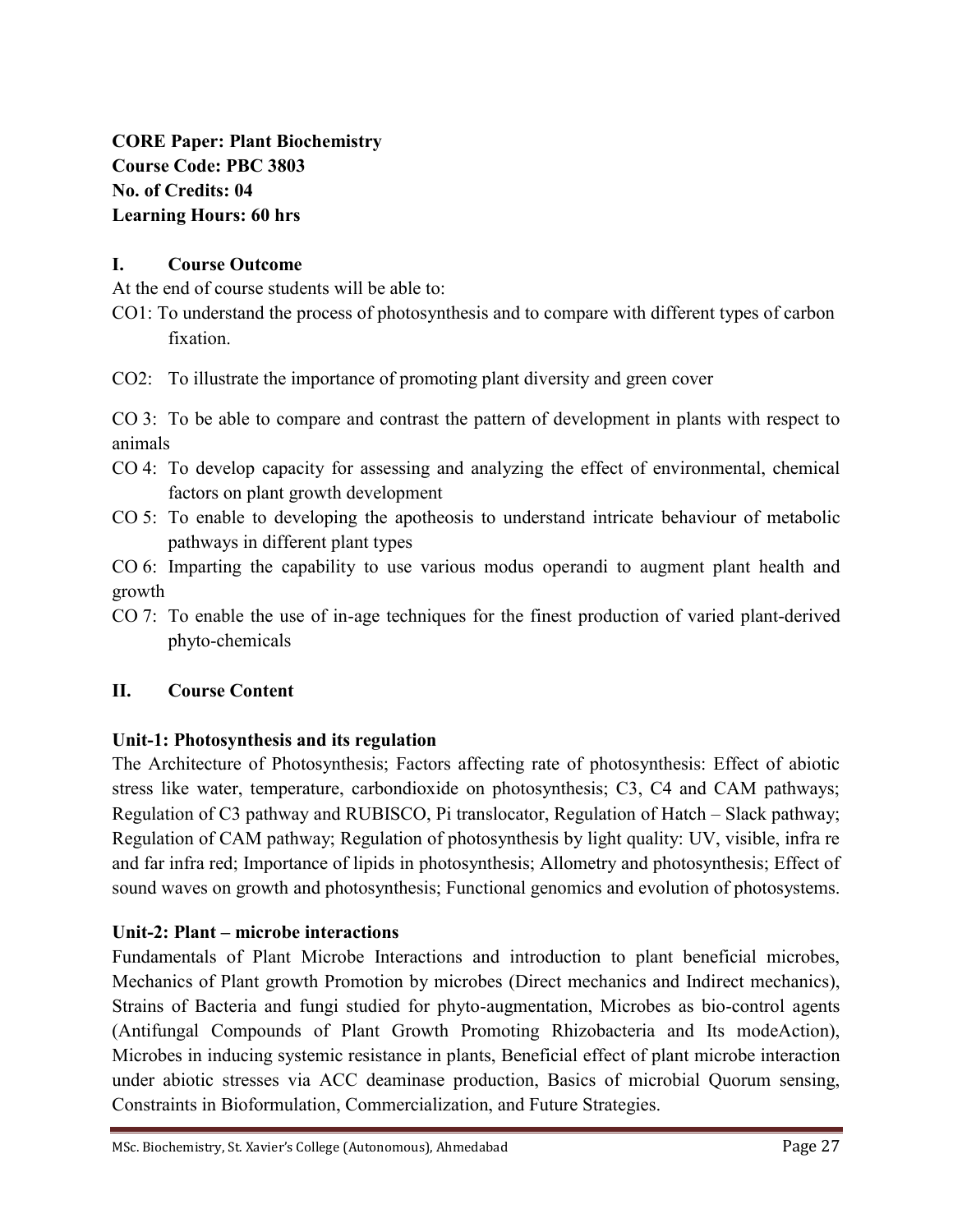#### **Unit-3: Plant metabolic engineering**

Introduction; Secondary metabolites and their commercial importance; Secondary metabolites as defence against pathogen and insect herbivores; Synthesis and regulation of secondary metabolites: Taxols, Isoprenoids, Phenolics: anthocyanins, lignin, flavonoids and saponins; Elicitors: Classification, growth hormones and carbohydrates as elicitors; metabolic engineering of plant system, Inserting a heterologous genes, Blocking a metabolite or a pathway, Overexpression of endogenous pathway genes, Expressions of biosynthetic genes in alternative systems. Biofuel production by engineering plant metabolism to produce ethanol from sunlight.

#### **Unit-4: Plant development**

Use of *Arabidopsis thaliana* as a model to study plant development; Early development in flowering plants: formation of shoot – root axis, structuring of three layers of cells to formation of cotyledons and seeds; sequential generation of different parts of a plant from meristem; Development of seedling based on environmental signals; Patterns of division, elongation and differentiation of cells; Genes and signals involved in meristem maintenance; Transformation of plant architecture by mutations; Coordination of development in different plants by signals due to hormones (PGRs); Light signalling processes in plants to ensure optimal metabolic responses to external stimuli; Role of homeotic selector genes in determining different parts of a flower; Key steps of carbohydrate metabolism that tune whole plant growth; Plant responses to stress and impact on growth; Senescence in plants; Gene silencing as a tool to study gene function.

#### **Reference**

- 1. Biochemistry and Molecular Biology of plants: Bob Buchanan and Wilhelm Gruissem, ed 2, 2015, John Wiley.
- 2. Plant Biochemistry: Hans Walter Heldt and Birgit Piechulla, ed 4, Academic Press, 2010
- 3. Plant genomes and Genetics: Erich Grotewold and Joseph Chappell, 2015, Weily Blackwell
- 4. Plant Biochemistry: Florence Gleason and Raymond Chollet, Johns and Bartlett, 2011.
- 5. Plant Physiology: Taiz L and Zeiger E, ed 5, Sinauer Associates, Inc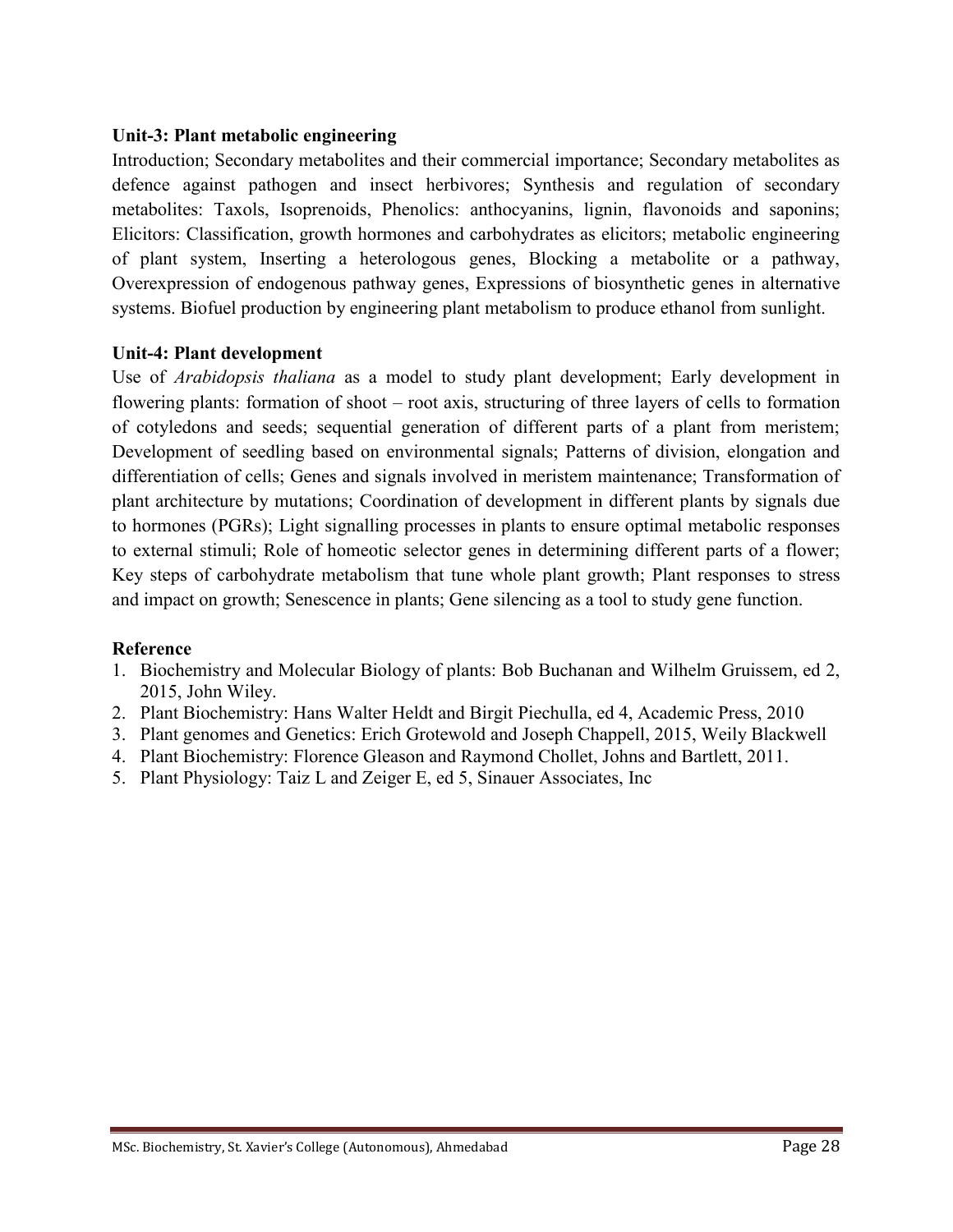## **CORE Paper: Diseases: Nutritional and Molecular Perspectives Course Code: PBC 3804 No. of Credits: 04 Learning Hours: 60 hrs**

#### **I. Course Outcome**

At the end of course students will be able to

- CO 1: To name and describe metabolic syndromes and life style disorders; justify suitable nutritional measures for their prevention.
- CO 2: To be able to present an informed discussion on patho-physiology, etiology of cardiovascular diseases and illustrate the role of nutritional interventions in reducing prevalence.
- CO3: To describe the molecular, dietary origins and causes of types of cancers and recognize the adverse effects of the disease on nutritional intake of patients.
- CO4: To develop capacity to distinguish malnutrition related disorders by identifying underlying causes and infer the outcome.
- CO5: To enable to categorize bone disorders with respect to related nutritional deficiencies and evaluate the status of bone deformities and weakening in patients.

#### **II. Course Content**

#### **Unit-1**: **Metabolic syndromes**

Definition of metabolic syndrome, its association with insulin resistance.

**Obesity**: Prevalence, etiology: biochemical, molecular and genetic basis (single gene defects, polygenic interactions, genes for energy balance, empty calories and its relation with childhood obesity) of obesity; Health risks associated with obesity; Short term and long term regulation of body weight; drugs and their mechanism of action for obesity. (Article to be discussed: Molecular biology of fat expansion)

**Diabetes mellitus**: Prevalence, pathophysiology, assessment, treatment and self-management of diabetes, acute and long term complications, preventing diabetes. (Article to be discussed: biochemistry and molecular biology behind diabetes complications)

## **Unit-2: Cardiovascular diseases**

Genetic contribution to disorders of lipoprotein metabolism: Genetic causes of high LDL cholesterol, Defective apolipoprotein B, Autosomal recessive hypercholesterolemia, cholesterol ester transfer protein deficiency, Lipase polymorphism.

**CHD**: Prevalence, pathophysiology, etiology, Prevention, Lipoprotein assessment, emerging risk factors

**Hyperlipidemia**: cholesterolemia, dyslipidemia, dietary factors, treatments and prevention.

**Hypertension**: Prevalence, pathophysiology, role of nutrition and diet: **Sodium chloride**: Genetic influence, physiological mechanism; Role of obesity and insulin resistance in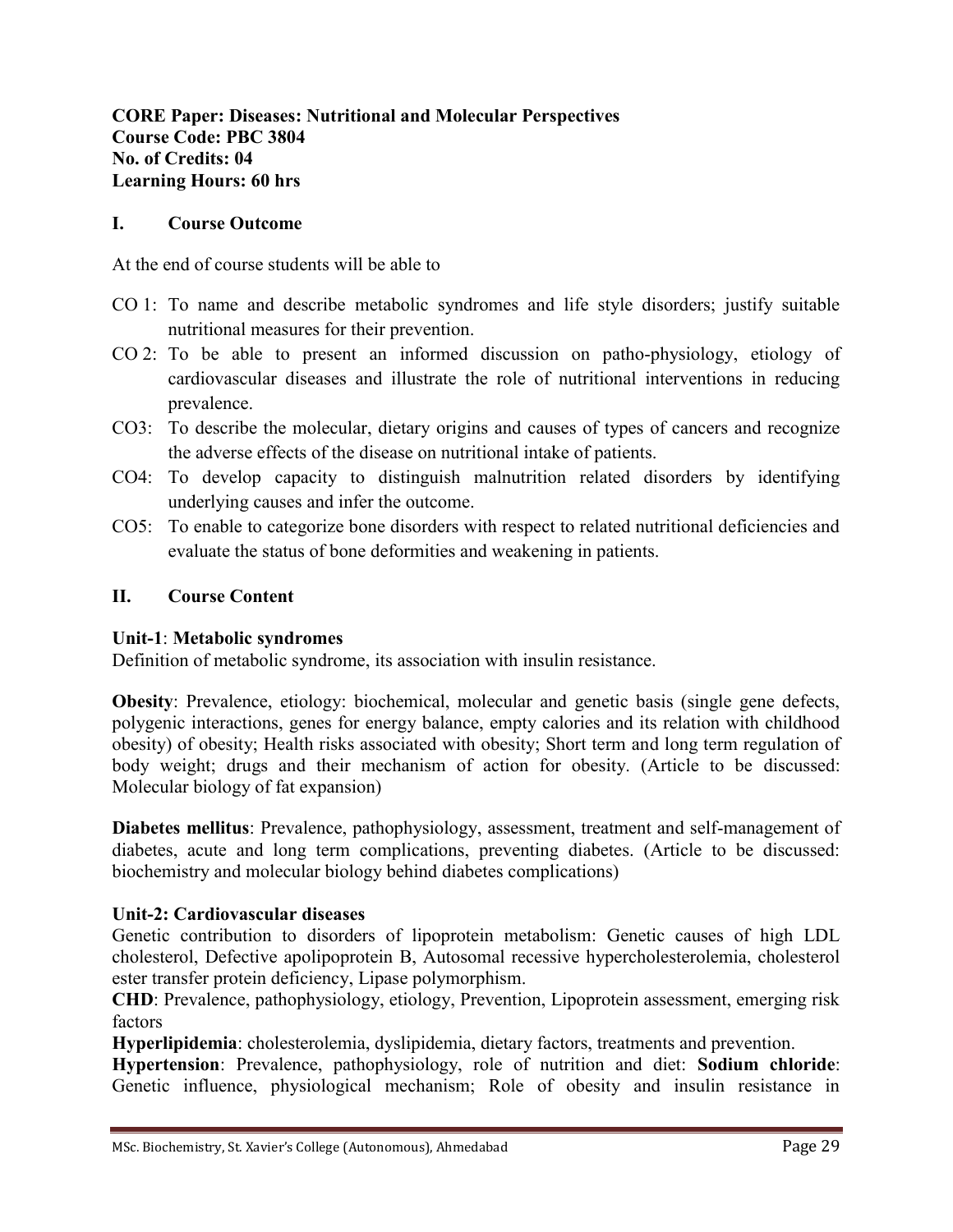hypertension; Role of potassium, calcium magnesium and alcohol; Hypertension and stroke; prevention and treatment.

(Article to be discussed: Pathophysiology of arterial wall)

## **Unit-3: Cancer Biology**

Cancer: origin, terminology, malignant transformation of cell, oncogenes and cancer induction, etiology of cancer, cancer critical genes, molecular basis of cancer cell behavior, cancer treatment: present and future; Cancer and its connection with inflammation.

Relationship of diet and cancer: role of fat, dietary fiber, alcohol, tobacco and smoking.

Nutritional support to the patients with cancer: Significance and causes of malnutrition, Impaired caloric intake, maldigestion and absorption, Enteral and parenteral nutrition.

## **Unit-4: Malnutrition related disorders**

**Anemia**: Iron deficiency anemia, pernicious anemia, folic acid deficiency anemia, copper/sideroblastic anemia, Vitamin E responsive anemia.

**PEM**: Marasmus and Kwashiorkar, marasmic kwashiorkar, Dwarfing and underweight; Secondary PEM. **Osteoporosis and osteomalacia**, Starvation, anorexia nervosa.

(Article to be discussed: Molecular mechanisms of immunosuppression in severe PEM)

- 1. Cell biology of fat expansion. JCB Vol: 208, No:5, 501-512,2015.
- 2. Past and present of anti-obesity agents. Am J. Health syst pharma Vol 72, May 1, 2015
- 3. Biochemistry and molecular biology of diabetic complications. Nature, vol 414, Dec 2001.
- 4. Molecular biology of heart diseases. Internal medicine 35,243-248, 1996.
- 5. Metabolic regulation: A human perspective, Keith Fryan, 3<sup>rd</sup> Edition, Blackwell Scientific
- 6. Biochemistry with Clinical Correlations: T.Devlin, 2002, John Weiley
- 7. Human Nutrition and Dietetics: Davidson and Passmore
- 8. Human Nutrition and Dietetics (ed 10), JS Garrrow, Philip james and A Ralph. Churchil Livingston 1999.
- 9. Clinical Biochemistry: NV Bhagawan (ed 4), Jones Bartlet Publishers
- 10. Nutrition: Helen Andrews Guthrie, 1999
- 11. Biochemical, Physiological and Molecular aspects of human Nutrition (ed3): Kathleen Mahan
- 12. Molecular basis of human nutrition: Tom sanders and Peter Emery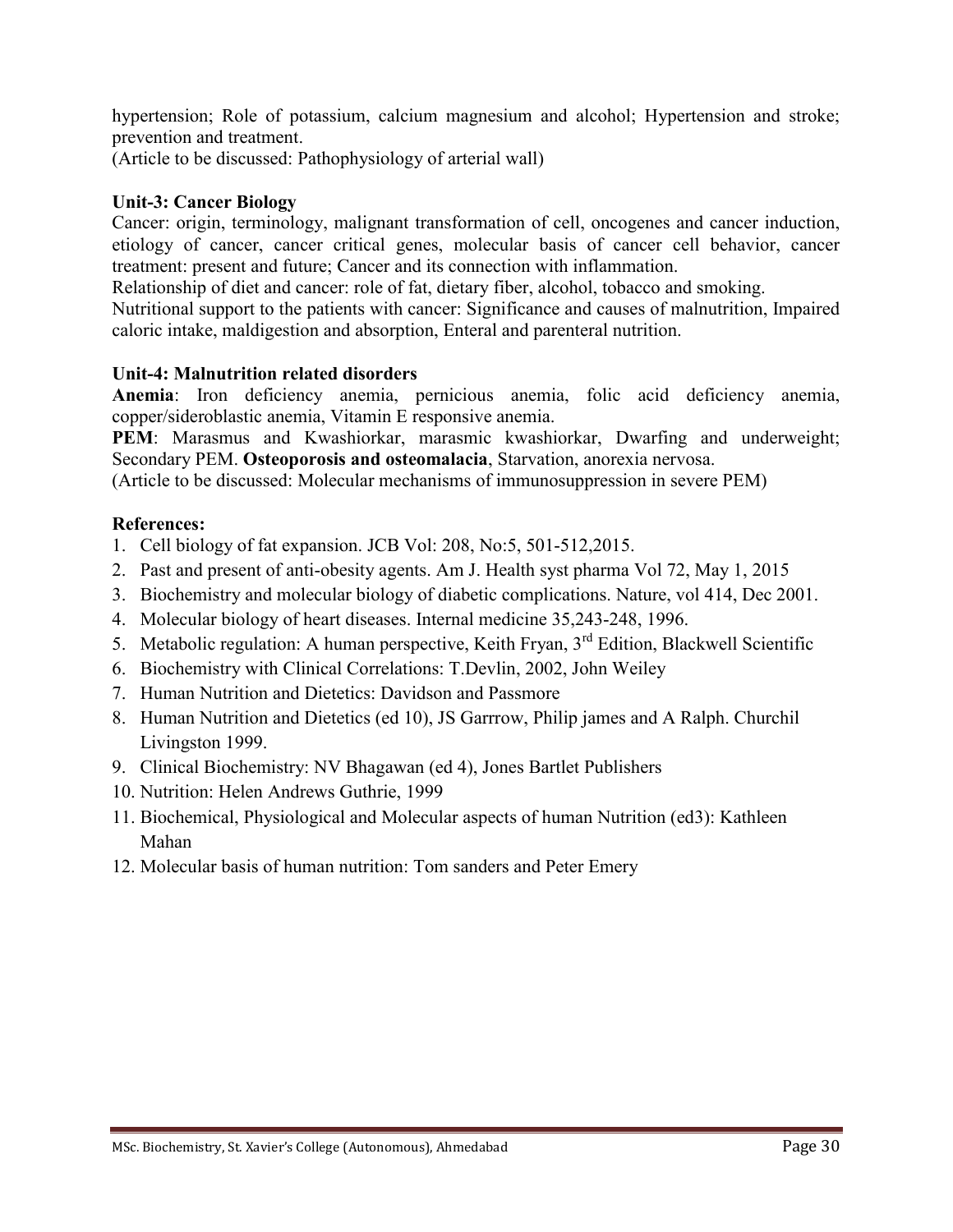#### **Practical Paper: Molecular Biology Techniques Course Code: PBC 3805L No. of Credits: 04 Learning Hours: 90 hrs**

## **I. Course Outcome**

By the end of the paper, a student should be able to:

CO1: To explain the basic tools required in recombinant DNA technology

CO2: To be discuss problems associated with production of recombinant molecules

CO3: To explore the use of recombinant DNA technology in betterment of the society

- 1. Isolation of DNA and gel electrophoresis
- 2. Using Gel Documentation System to analyze DNA
- 3. Random mutagenesis and screening
- 4. DNA amplification by PCR and its phylogenic analysis
- 5. Southern Transfer
- 6. Cot curve
- 7. Plasmid Isolation
- 8. Transformation of pBR322 in *E. Coli* (DH5 alpha) and its screening
- 9. Transformation of pUC8 and its screening
- 10. Restriction digestion of Genomic DNA (Software)
- 11. Restriction digestion of Plasmid DNA
- 12. RNA Isolation
- 13. Recovery of DNA from Low-Melting-Temperature Agarose Gels: Organic Extraction
- 14. Comet assay/ DNA Ligation
- 15. Isolation of Lambda phage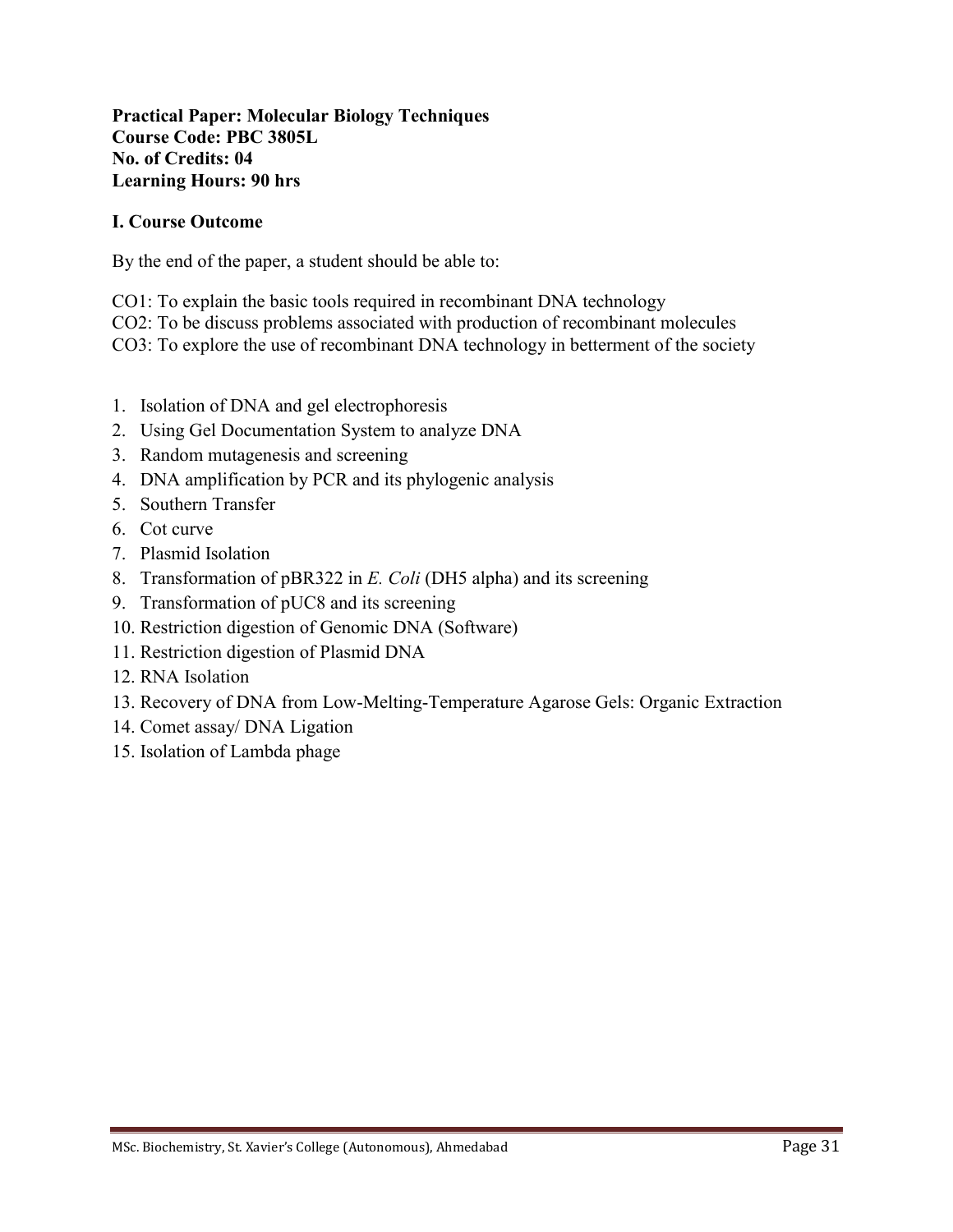#### **Practical Paper: Techniques in Plant Biochemistry Course Code: PBC 3806L No. of Credits: 04 Learning Hours: 90 hrs**

#### **I. Course Outcome**

By the end of the paper, a student should be able to:

- CO1: To understand the process of photosynthesis and to compare with different types of carbon fixation.
- CO 2: To quantify the secondary metabolites that are needed for plant growth
- CO 3: Assessing and analyzing the effect of environmental, chemical factors on plant growth development
- 1. Isolation of chloroplasts
- 2. Estimation of chlorophyll
- 3. Measurement of Hill's reaction
- 4. Isolation of phosphate solubilizers
- 5. Isolation of IAA producing bacteria
- 6. Isolation and quantification of alkaloid
- 7. Isolation and quantification of flavonoid

#### **References**

1. Molecular Cloning by Sambrook and Manniatis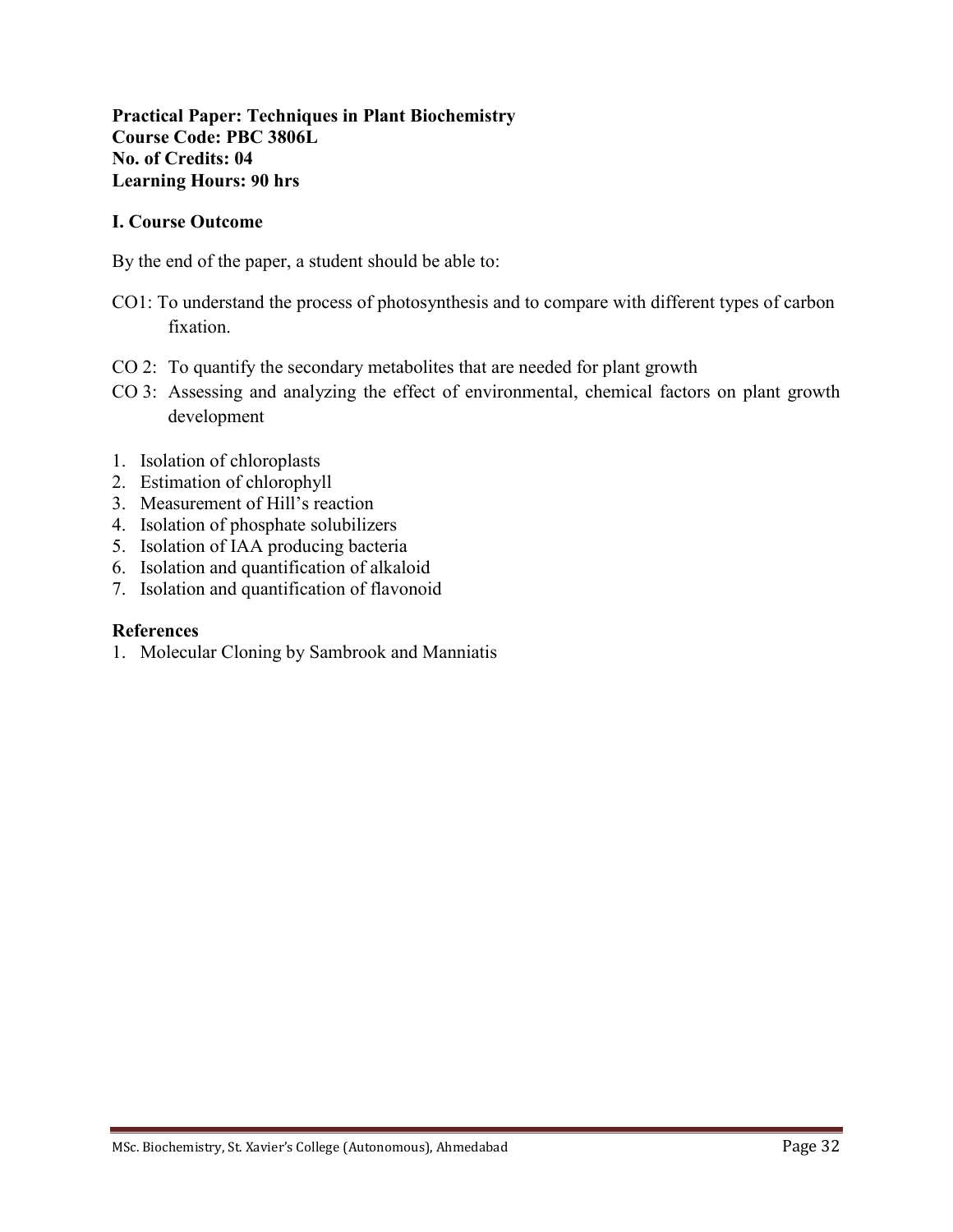## **Semester IV**

| Semester | Course          |                             | No. of hours per week |          |       | Course |
|----------|-----------------|-----------------------------|-----------------------|----------|-------|--------|
|          |                 |                             |                       |          |       | Credit |
| IV       |                 |                             | Lectures              | Lab      | Total |        |
|          |                 |                             |                       | sessions |       |        |
|          | <b>PBC 4801</b> | <b>Research Methodology</b> |                       |          |       |        |
|          |                 | and Scientific Writing      |                       |          |       |        |
|          | <b>PBC 4802</b> | <b>Research Project</b>     |                       |          | 12    | 12     |
|          |                 | <b>Total</b>                |                       |          | 28    | 24     |

*Note: An average of 15 lectures per unit and a total of 60 hours per paper.*

**CORE Paper: Research Methodology and Scientific Writing Course Code: PBC 4801 No. of Credits: 04 Learning Hours: 60 hrs**

## **I. Course Outcome**

At the end of course students will be able to

- CO1: To enable to promulgate the understanding of formulating, pursuing and analyzing research benefitting human development
- CO2: To sensitize students regarding the ethics of conducting research by enabling in-depth understanding of plagiarism
- CO3: To impart necessary traits to analyze, compare, logically criticize and evaluate biological data
- CO4: To developing competitive acumen to use modern-age computer programs to analyze and represent research data
- CO 5: To be able to develop and elevate skills of scientific writing to present research interpretations in a form of research paper, presentation, book chapters and short communication

## **II. Course Content**

## **Unit-1: Basic concept to approach research**

Searching interest of research, Defining the research question, Approaches and Methodology, objectives, significance and techniques of research, retrieving research materials (Literature review), compiling records. Introduction to kinds of scientific documents: research paper, review paper, book reviews, theses, conference and project reports (for the scientific community and for funding agencies). Ethics in research: Honesty and integrity, Misconducts: Falsification, fabrication, plagiarism. Best/ standard practices and guidelines.